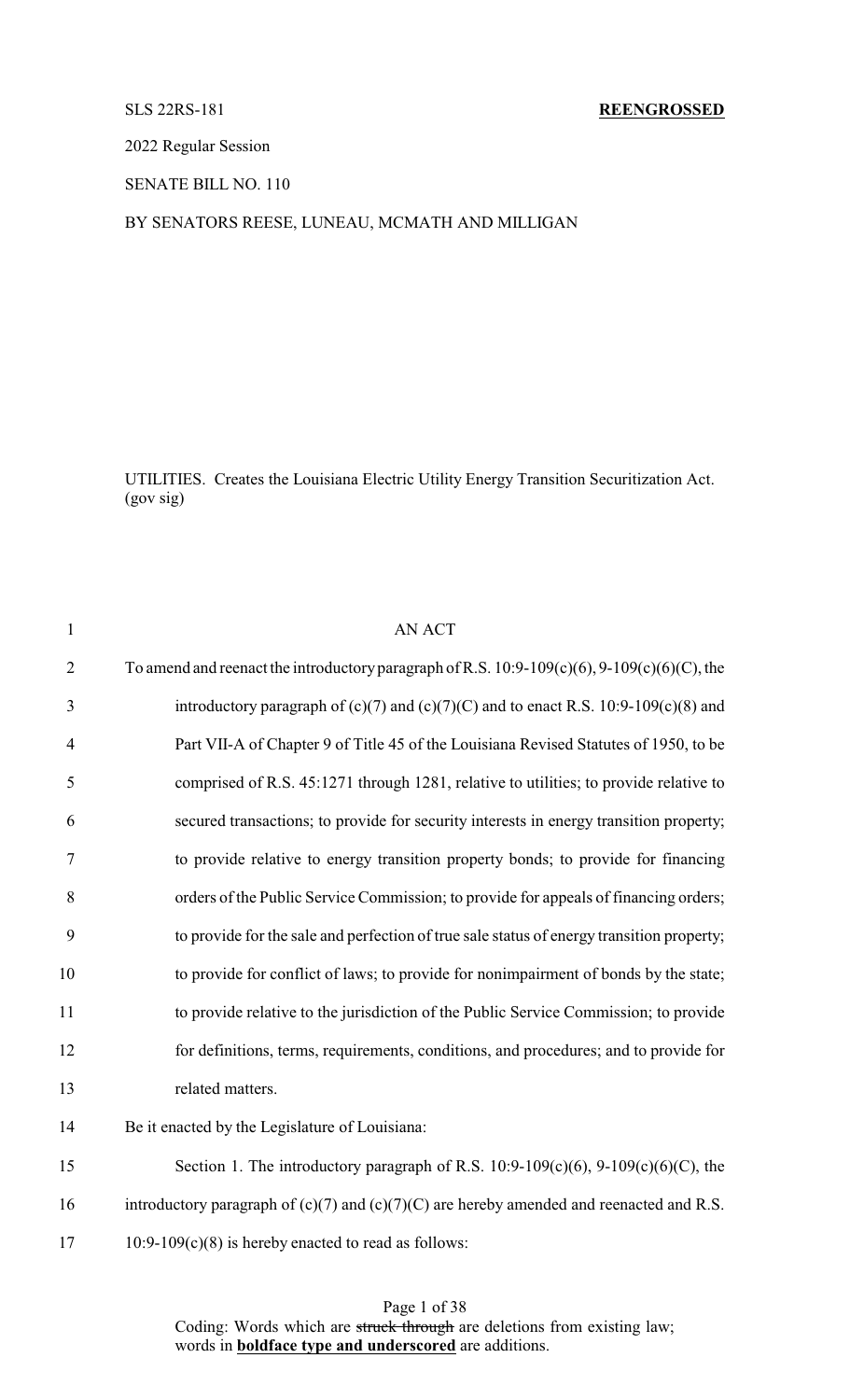| $\mathbf{1}$   | §9-109. Scope                                                                           |
|----------------|-----------------------------------------------------------------------------------------|
| $\overline{2}$ | $\ast$<br>$\ast$<br>$\ast$                                                              |
| 3              | (c) Extent to which Chapter does not apply. This Chapter does not apply to              |
| 4              | the extent that:                                                                        |
| 5              | $*$ and $*$<br>$\ast$<br>$\ast$                                                         |
| 6              | (6) R.S. 45:1226 through 1240, the Louisiana Electric Utility Storm Recovery            |
| 7              | Securitization Act, expressly governs the creation, perfection, priority, or            |
| 8              | enforcement of a security interest in storm recovery property as defined therein or     |
| 9              | any interest or right in any storm recovery property, but except to the extent contrary |
| 10             | to express provisions in the Act, the following provisions of this Chapter              |
| 11             | nonetheless do apply:                                                                   |
| 12             | $\ast$<br>$\ast$<br>$\ast$                                                              |
| 13             | (C) This Chapter applies to the enforcement of security interests in storm              |
| 14             | recovery property; or                                                                   |
| 15             | (7) R.S. 45:1251 through 1261, the Louisiana Electric Utility Investment                |
| 16             | Recovery Securitization Act, expressly governs the creation, perfection, priority, or   |
| 17             | enforcement of a security interest in investment recovery property as defined therein   |
| 18             | or any interest or right in any investment recovery property, but, except to the extent |
| 19             | contrary to express provisions in said the Act, the following provisions of this        |
| 20             | Chapter nonetheless do apply:                                                           |
| 21             | $\ast$<br>$\ast$<br>∗                                                                   |
| 22             | (C) This Chapter applies to the enforcement of security interests in                    |
| 23             | investment recovery property.; or                                                       |
| 24             | (8) R.S. 45:1271 through 1281, the Louisiana Electric Utility Energy                    |
| 25             | Transition Securitization Act, expressly governs the creation, perfection,              |
| 26             | priority, or enforcement of a security interest in energy transition property as        |
| 27             | defined therein or any interest or right in any energy transition property, but,        |
| 28             | except to the extent contrary to express provisions in the Act, the following           |
| 29             | provisions of this Chapter nonetheless do apply:                                        |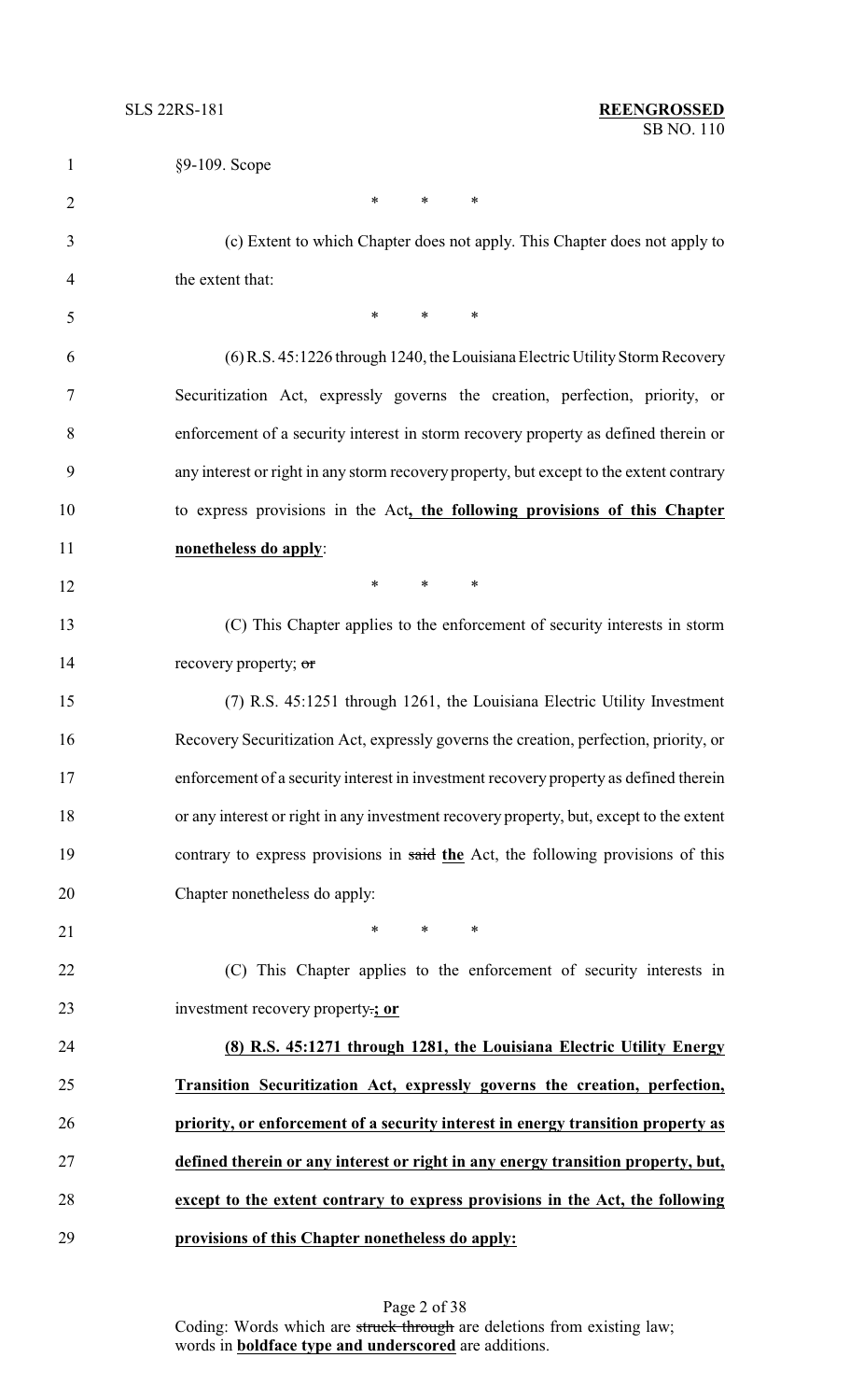| $\mathbf{1}$   | (A) Part 5 of this Chapter applies with respect to financing statements             |
|----------------|-------------------------------------------------------------------------------------|
| $\overline{2}$ | pertaining to energy transition property.                                           |
| 3              | (B) This Chapter applies to perfection, the effect of perfection or                 |
| $\overline{4}$ | nonperfection, and the priority of a security interest held by a secured party      |
| 5              | having control of a deposit account or securities account as original collateral.   |
| 6              | (C) This Chapter applies to the enforcement of security interests in                |
| 7              | energy transition property.                                                         |
| 8              | $\ast$<br>$\ast$<br>$\ast$                                                          |
| 9              | Section 2. Part VII-A of Chapter 9 of Title 45 of the Louisiana Revised Statutes of |
| 10             | 1950, comprised of R.S. 45:1271 through 1281, is hereby enacted to read as follows: |
| 11             | PART VII-A. LOUISIANA ELECTRIC UTILITY ENERGY                                       |
| 12             | <b>TRANSITION SECURITIZATION ACT</b>                                                |
| 13             | §1271. Short title; purpose                                                         |
| 14             | A. This Part shall be known and may be cited as the "Louisiana Electric             |
| 15             | <b>Utility Energy Transition Securitization Act".</b>                               |
| 16             | B. The purpose of this Part is to enable Louisiana electric utilities, if           |
| 17             | authorized by a financing order issued by the commission, to use securitization     |
| 18             | financing for certain energy transition costs, because this type of debt may        |
| 19             | lower the total amount of costs being included in customers' rates in comparison    |
| 20             | with conventional utility financing methods or alternative methods of recovery,     |
| 21             | thereby benefiting ratepayers. The energy transition bonds will not be public       |
| 22             | debt or a pledge of the full faith and credit of the state or any political or      |
| 23             | governmental unit thereof. Energy transition bonds will be solely the obligation    |
| 24             | of the issuer, an affiliate of an electric utility. The proceeds of the energy      |
| 25             | transition bonds shall be used for the purpose of recovering certain energy         |
| 26             | transition costs, solely as allowed by the commission. Securitization financing     |
| 27             | for energy transition costs is hereby recognized to be a valid public purpose.      |
| 28             | Federal tax laws and revenue procedures expressly require that special state        |
| 29             | legislation be enacted in order for such transactions to receive certain tax        |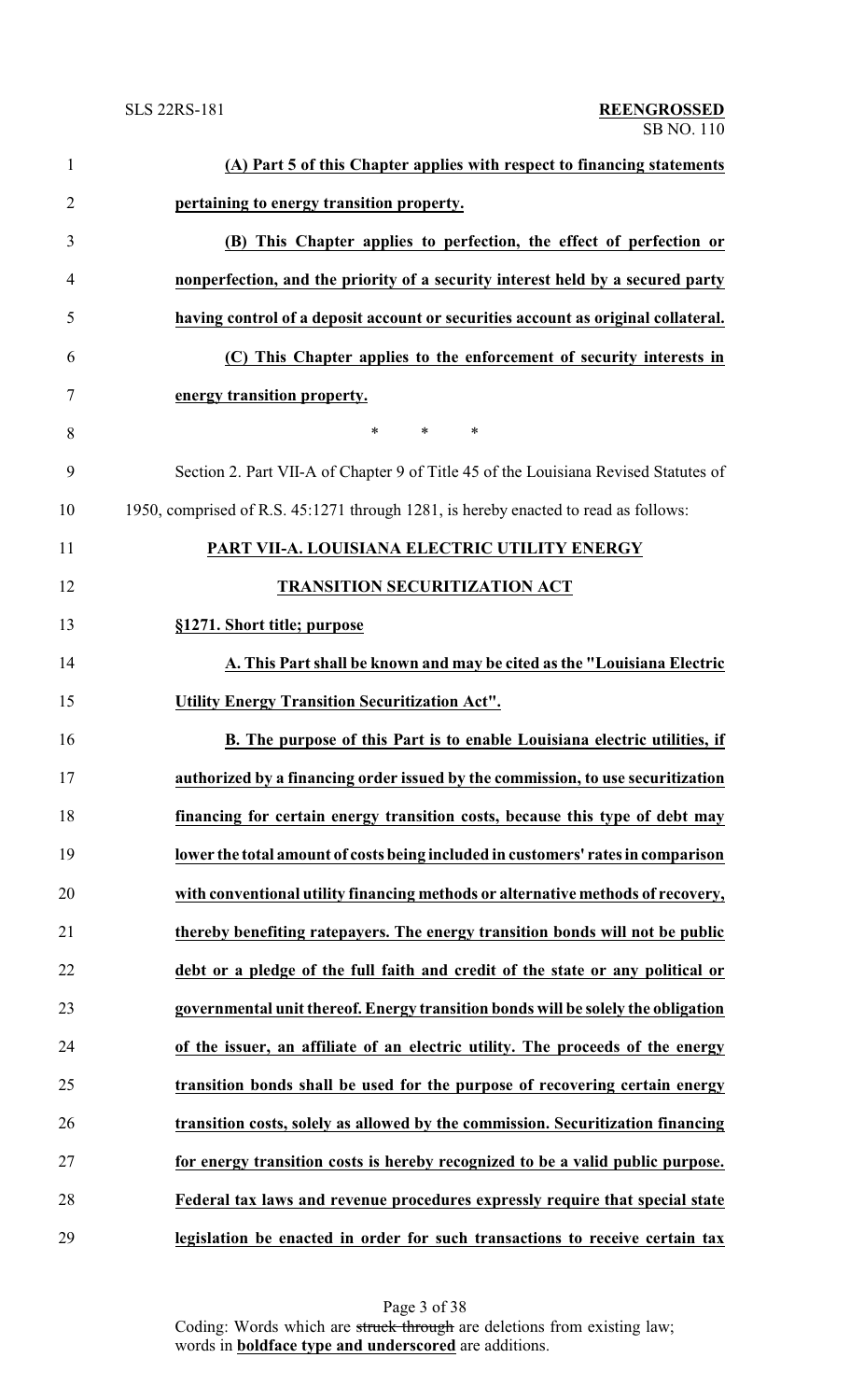| $\mathbf{1}$   | benefits. The legislature finds a need to promote securitization financing, if     |
|----------------|------------------------------------------------------------------------------------|
| $\overline{2}$ | authorized by the commission, by providing clear and exclusive methods to          |
| 3              | create, transfer, and encumber interests in energy transition property as          |
| $\overline{4}$ | defined in this Part. This need is met by providing in this Part for such methods  |
| 5              | and by establishing that any conflict between the rules governing sales,           |
| 6              | assignments, or transfers of, or security interests, privileges, or other          |
| $\tau$         | encumbrances of any nature upon incorporeal movable property pursuant to           |
| 8              | other laws of this state and the methods provided in this Part, including without  |
| 9              | limitation with regard to creation, perfection, priority, or enforcement, shall be |
| 10             | resolved in favor of the rules and methods established in this Part with regard    |
| 11             | to energy transition property.                                                     |
| 12             | C. The intent of this Part is to provide benefits to Louisiana ratepayers          |
| 13             | by allowing a Louisiana electric utility, if authorized by a financing order, to   |
| 14             | achieve certain tax and credit benefits of financing energy transition costs. This |
| 15             | Part does not in any way limit, impair, or impact the commission's plenary         |
| 16             | jurisdiction over the rates charged and services rendered by public utilities in   |
| 17             | this state. Instead, this Part addresses certain property, security interest, and  |
| 18             | other matters to ensure that the financial and federal income tax benefits of      |
| 19             | financing energy transition costs through securitization are available in this     |
| 20             | state. The beneficial income tax and credit characteristics that may be achieved   |
| 21             | include the following:                                                             |
| 22             | (1) Treating the energy transition bonds as debt of the electric utility for       |
| 23             | income tax purposes.                                                               |
| 24             | (2) Treating the energy transition charges as gross income to the electric         |
| 25             | utility recognized under the utility's usual method of accounting for federal and  |
| 26             | state income tax purposes, rather than recognizing gross income upon the           |
| 27             | receipt of the financing order or of cash in exchange for the sale of the energy   |
| 28             | transition property or the issuance of the energy transition bonds.                |
| 29             | (3) Avoiding the recognition of debt on the electric utility's balance sheet       |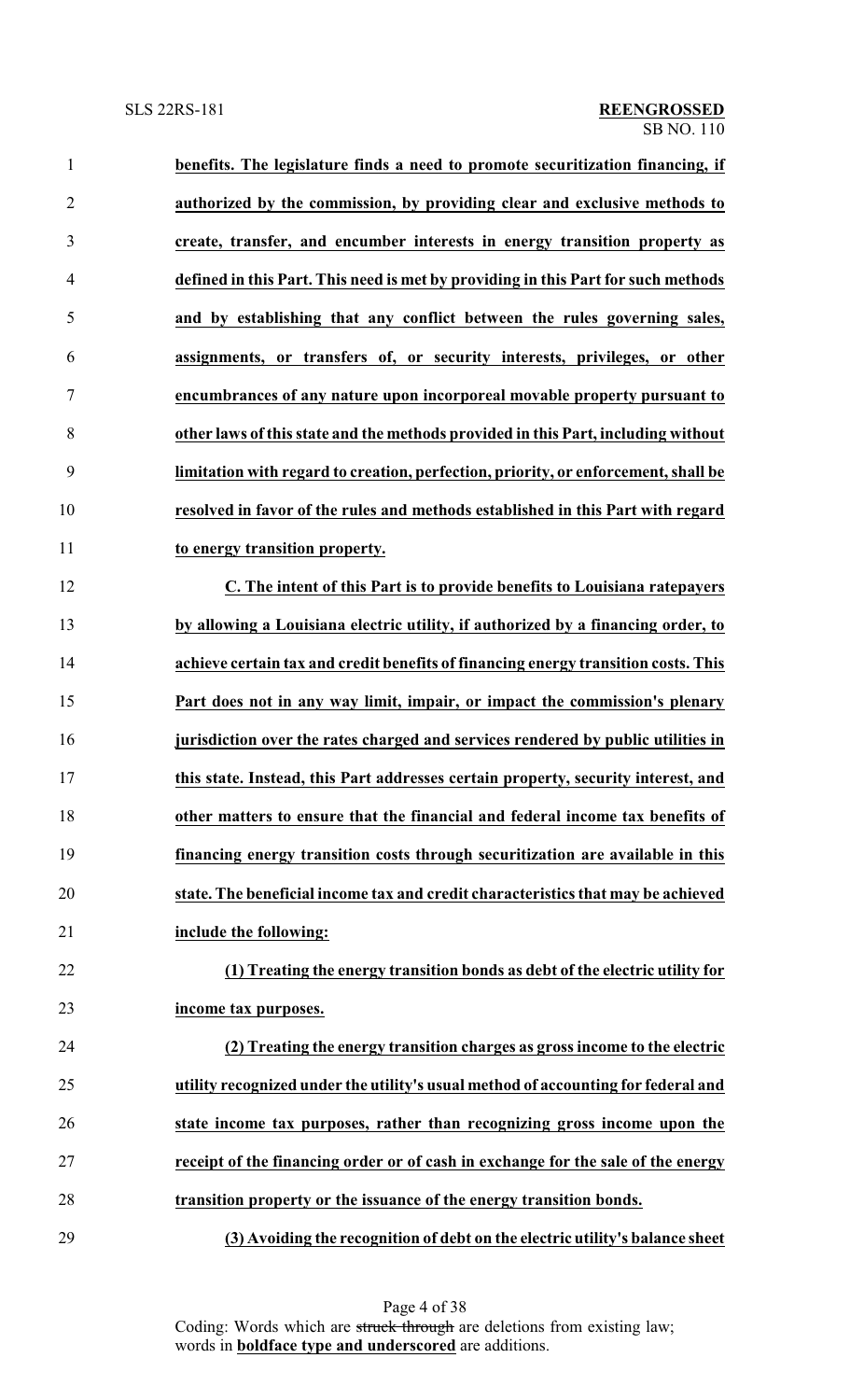| $\mathbf{1}$   | for certain credit and regulatory purposes by reason of the energy transition         |
|----------------|---------------------------------------------------------------------------------------|
| $\overline{2}$ | bonds.                                                                                |
| 3              | (4) Treating the sale, assignment, or transfer of the energy transition               |
| 4              | property by the electric utility as a true sale for state law and bankruptcy          |
| 5              | purposes.                                                                             |
| 6              | (5) Mitigating any adverse impact of the financing on the electric utility's          |
| 7              | credit rating.                                                                        |
| 8              | D. This Part does not impose fees or energy transition charges, but                   |
| 9              | instead only authorizes the commission to approve energy transition charges in        |
| 10             | its discretion.                                                                       |
| 11             | §1272. Definitions                                                                    |
| 12             | As used in this Part:                                                                 |
| 13             | (1) "Ancillary agreement" means any bond, insurance policy, letter of                 |
| 14             | credit, reserve account, surety bond, swap arrangement, hedging arrangement,          |
| 15             | liquidity or credit support arrangement, or other financial arrangement entered       |
| 16             | into in connection with the issuance or payment of energy transition bonds.           |
| 17             | (2) "Assignee" means any legal or commercial entity, including but not                |
| 18             | limited to a corporation, limited liability company, partnership, limited             |
| 19             | partnership, or other legally recognized entity to which an electric utility sells,   |
| 20             | assigns, or transfers, other than as security, all or a portion of its interest in or |
| 21             | right to energy transition property. The assignee may be a new subsidiary             |
| 22             | created by the electric utility for this purpose. The term also includes any legal    |
| 23             | or commercial entity to which an assignee sells, assigns, or transfers, other than    |
| 24             | as security, all or a portion of its interest in or right to energy transition        |
| 25             | property.                                                                             |
| 26             | (3) "Commission" means the Louisiana Public Service Commission.                       |
| 27             | (4) "Electric utility" or "utility" means an "electric public utility" as             |
| 28             | defined in R.S. 45:121.                                                               |
| 29             | "Eligible electric generating facility" means a coal-fired or<br>(5)                  |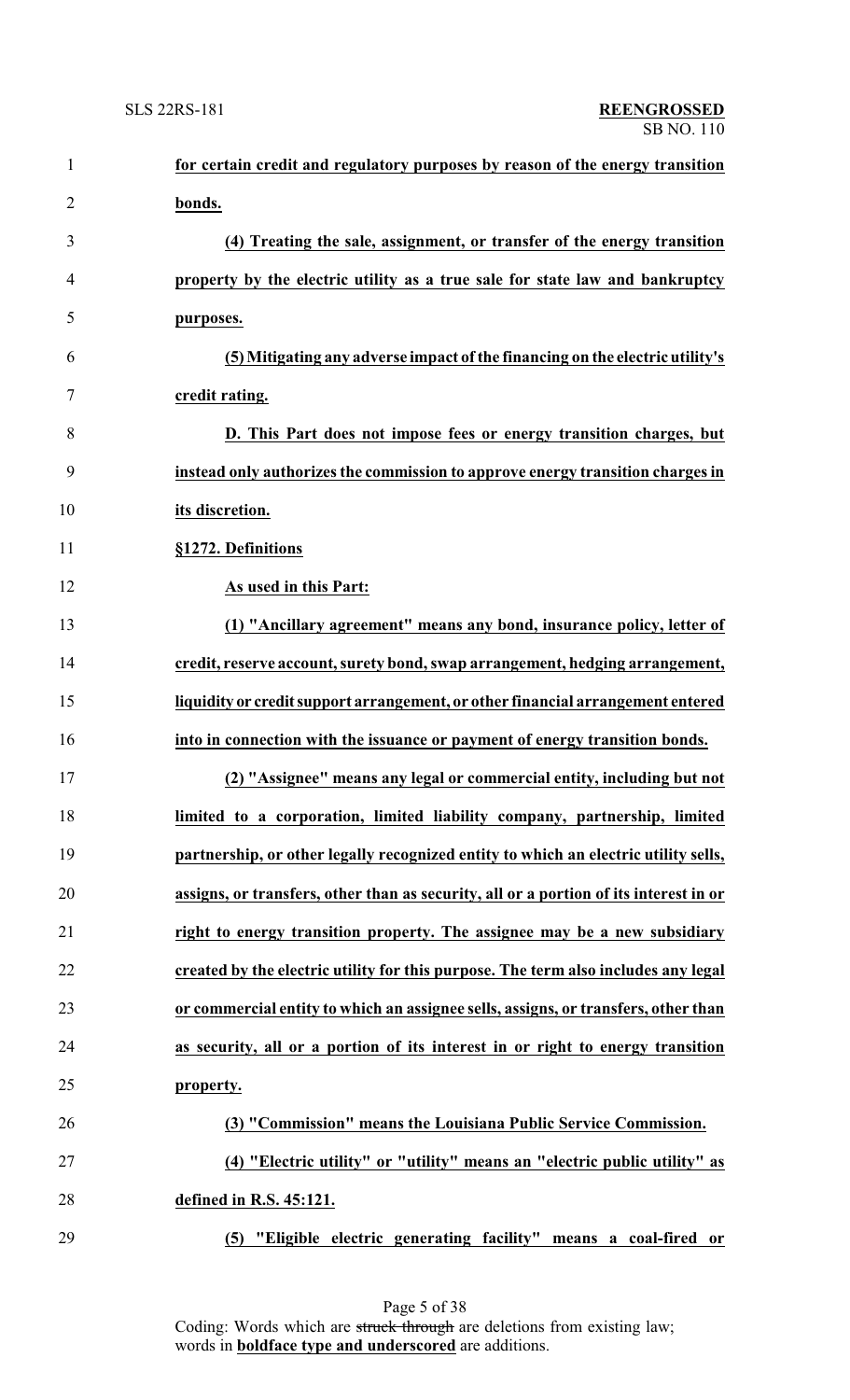| $\mathbf{1}$   | lignite-fired electric generating facility owned entirely or in indivision by an    |
|----------------|-------------------------------------------------------------------------------------|
| $\overline{2}$ | electric utility furnishing electric service to customers within the state.         |
| 3              | (6) "Eligible mine" means a coal or lignite mine located in this state that         |
| 4              | services a mine-mouth eligible electric generating facility.                        |
| 5              | (7) "Energy transition bonds" means bonds, notes, certificates of                   |
| 6              | participation, or other evidences of indebtedness that are issued pursuant to an    |
| 7              | indenture or other contract of an electric utility or an issuer pursuant to a       |
| 8              | financing order, the proceeds of which are used directly or indirectly to provide,  |
| 9              | recover, finance, or refinance commission-approved energy transition costs and      |
| 10             | financing costs, and costs to fund energy transition reserves to such levels as the |
| 11             | commission may authorize in a financing order, and that are secured by or           |
| 12             | payable from energy transition property. If certificates of participation are       |
| 13             | issued, references in this Part to principal, interest, or premium shall refer to   |
| 14             | comparable amounts under those certificates. Energy transition bonds shall be       |
| 15             | nonrecourse to the credit or any assets of the electric utility other than the      |
| 16             | energy transition property as specified in the financing order and any rights       |
| 17             | under any ancillary agreement. Energy transition bonds shall be legal               |
| 18             | investments for all governmental units, financial institutions, insurance           |
| 19             | companies, fiduciaries, and other persons that require statutory authority          |
| 20             | regarding legal investment.                                                         |
| 21             | (8) "Energy transition charge" means the amounts authorized by the                  |
| 22             | commission to recover, finance, or refinance energy transition costs and            |
| 23             | financing costs, and to fund any energy transition reserves to such levels as the   |
| 24             | commission may authorize in a financing order. To the extent determined             |
| 25             | appropriate by the commission and provided for in a financing order, such           |
| 26             | amounts are to be imposed on, and be a part of, all customer bills, be              |
| 27             | periodically adjusted, and be collected by an electric utility or its successors or |
| 28             | assignees, or a collection agent, through a nonbypassable charge collected as       |

**part of the electric utility's retail rates, whether in base rates, fuel adjustment**

Page 6 of 38 Coding: Words which are struck through are deletions from existing law; words in **boldface type and underscored** are additions.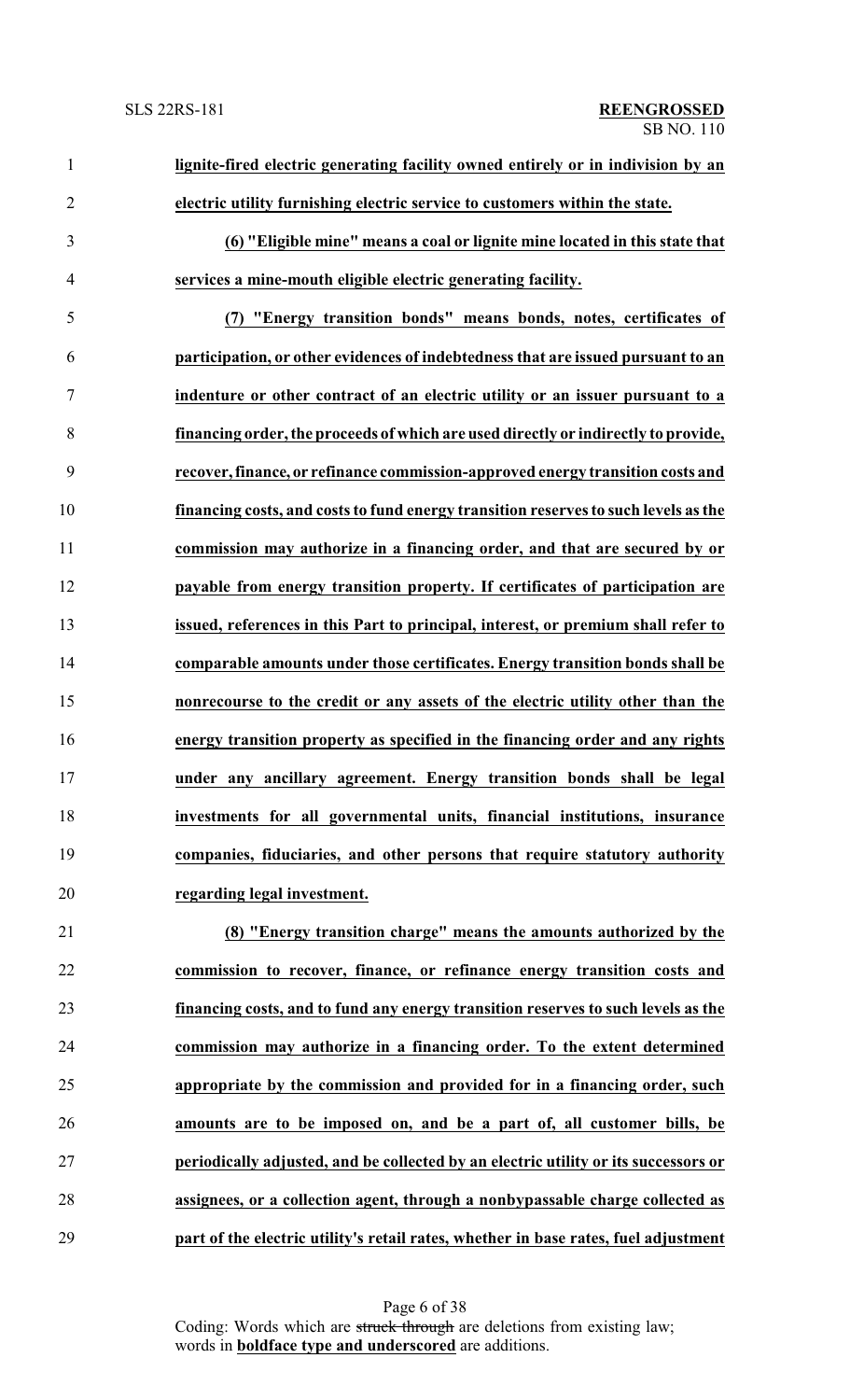| $\mathbf{1}$   | clauses, or in any other manner considered appropriate by the commission, for         |
|----------------|---------------------------------------------------------------------------------------|
| $\overline{2}$ | the time period specified in the financing order, paid by all existing and future     |
| 3              | customers receiving retail electric service from the electric utility or its          |
| $\overline{4}$ | successors under rate schedules or special contracts authorized or approved by        |
| 5              | the commission.                                                                       |
| 6              | (9) "Energy transition costs" means, if requested by the electric utility,            |
| 7              | and as may be approved by the commission, costs incurred or to be incurred by         |
| 8              | an electric utility consisting of any of the following:                               |
| 9              | (a) Costs caused by or associated with the following:                                 |
| 10             | (i) The retirement of an eligible electric generating facility.                       |
| 11             | (ii) The decommissioning, demolition, remediation, and cleanup of a                   |
| 12             | retired eligible electric generating facility and related improvements and            |
| 13             | waterworks and restoring its site.                                                    |
| 14             | (iii) The unrecovered capitalized costs of or undepreciated investments               |
| 15             | in a retired eligible electric generating facility that were being recovered in rates |
| 16             | as of the date of retirement.                                                         |
| 17             | (iv) Obsolete or unnecessary stores inventory previously serving the                  |
| 18             | eligible electric generating facility.                                                |
| 19             | (b) Costs not previously collected from the electric utility's customers for          |
| 20             | previously mined coal or lignite or for the closure and reclamation of an eligible    |
| 21             | mine, including land remediation and liabilities. Energy transition costs shall       |
| 22             | not include any monetary penalty, fine, or forfeiture assessed against an electric    |
| 23             | utility or its affiliate by a government agency or a court under a federal or state   |
| 24             | environmental statute, rule, or regulation.                                           |
| 25             | (c) Costs of repurchasing equity or retiring any existing indebtedness                |
| 26             | relating to any costs as provided in Subparagraphs (a) and (b) of this                |
| 27             | Paragraph.                                                                            |
| 28             | (d) Costs to fund and finance one or more energy transition reserves if               |
| 29             | the commission determines appropriate.                                                |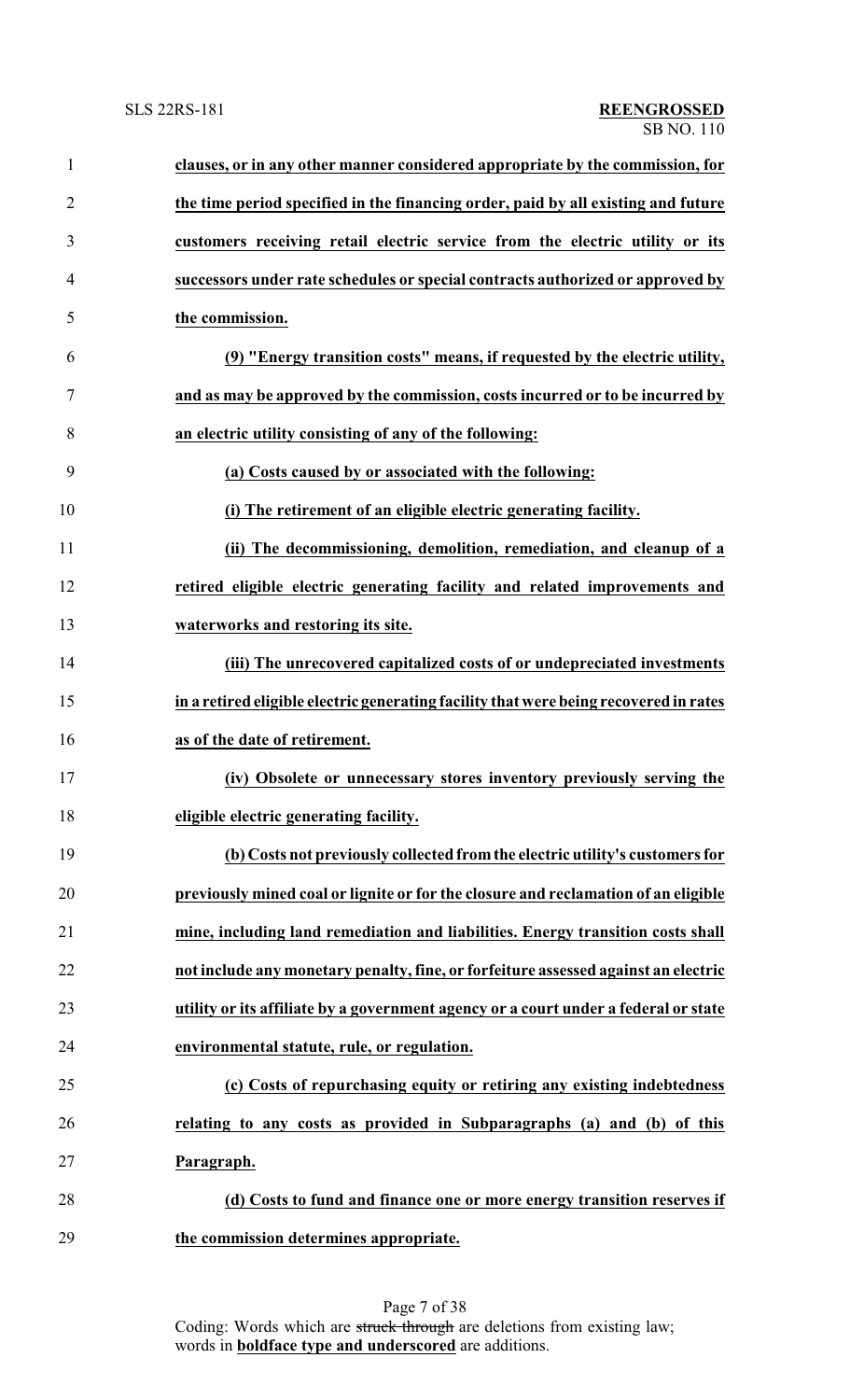| $\mathbf{1}$   | (e) Carrying costs pertaining to any costs included in this Paragraph not            |
|----------------|--------------------------------------------------------------------------------------|
| $\overline{2}$ | otherwise being recovered in rates, from the respective dates on which such          |
| 3              | costs were incurred until the date that energy transition bonds are issued.          |
| $\overline{4}$ | (f) Costs for severance, retention payments, or early retirement                     |
| 5              | payments and job retraining and education for employees whose existing jobs          |
| 6              | are eliminated due to the retirement of the eligible electric generating facility    |
| 7              | or the eligible mine, or to fund and finance a reserve therefor.                     |
| 8              | (g) Any other costs determined by the commission to be reasonably                    |
| 9              | associated with the retirement of an eligible mine or an eligible energy electric    |
| 10             | generating facility.                                                                 |
| 11             | (10) "Energy transition property" means the contract right constituting              |
| 12             | incorporeal movable property newly created pursuant to this Part which               |
| 13             | consists of all of the following:                                                    |
| 14             | (a) The rights and interests of an electric utility or successors or                 |
| 15             | assignees of the electric utility specified as being energy transition property in   |
| 16             | a financing order, including the right to impose, bill, charge, collect, and receive |
| 17             | energy transition charges authorized in the financing order, the right to enforce    |
| 18             | the obligations of the utility to collect and service the energy transition charges, |
| 19             | and the right to obtain periodic adjustments to such charges as may be provided      |
| 20             | in the financing order and this Part.                                                |
| 21             | (b) All revenues, collections, claims, rights to payment, payments, money,           |
| 22             | or proceeds arising from the rights and interests specified in Subparagraph (a)      |
| 23             | of this Paragraph, regardless of whether such revenues, collections, claims,         |
| 24             | rights to payment, payments, money, or proceeds are imposed, billed, received,       |
| 25             | collected, or maintained together with or commingled with other revenues,            |
| 26             | collections, rights to payment, payments, money, or proceeds.                        |
| 27             | (11) "Energy transition reserve" means a reserve established pursuant                |
| 28             | to an order of the commission for energy transition costs. An energy transition      |
| 29             | reserve shall be a restricted segregated fund, the use of which may be limited       |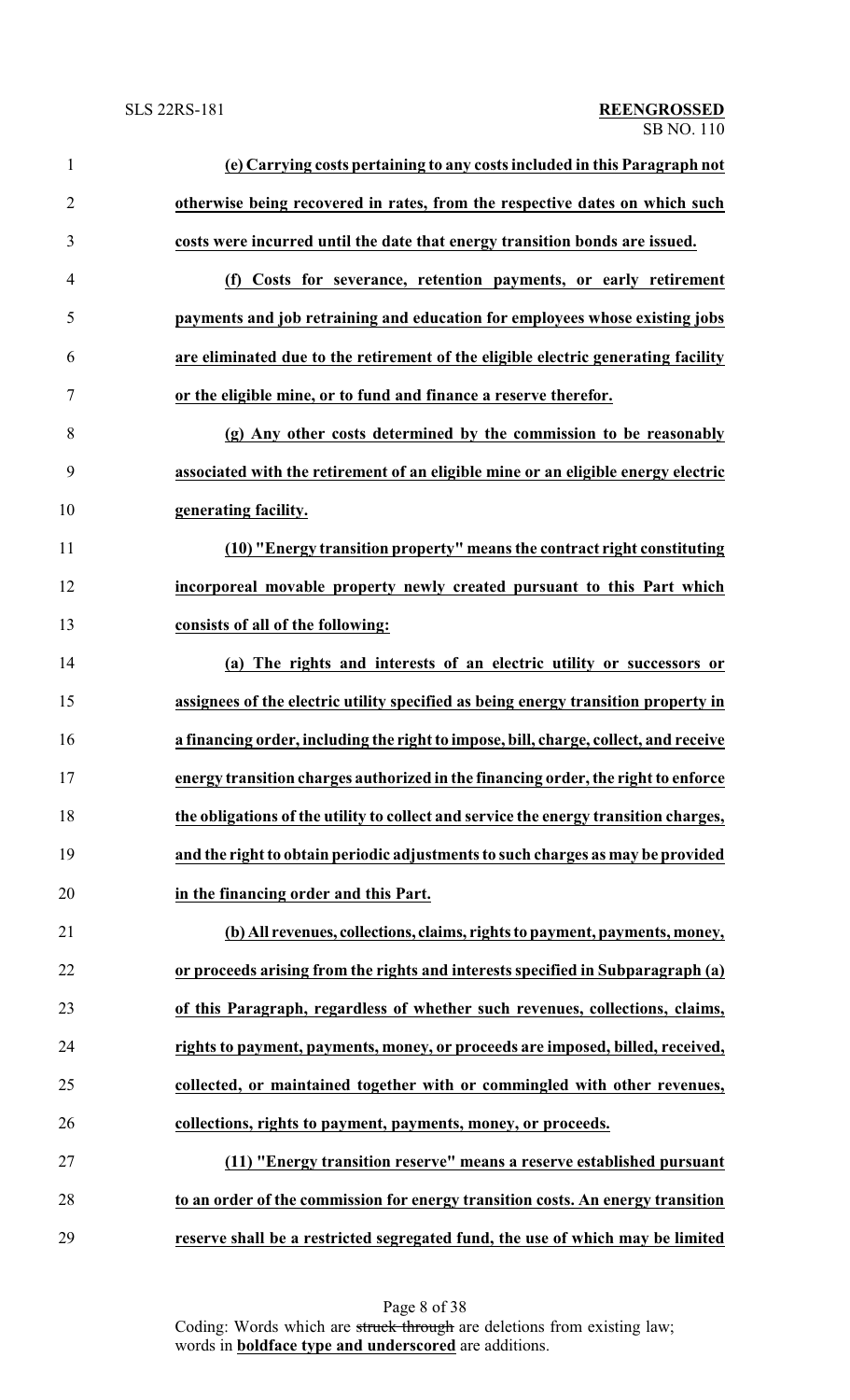| $\mathbf{1}$   | by the commission to specific types of incurred or future energy transition costs,  |
|----------------|-------------------------------------------------------------------------------------|
| $\overline{2}$ | such as future employee payments or future closure or remediation costs for an      |
| $\mathfrak{Z}$ | eligible mine or an eligible electric generating facility.                          |
| $\overline{4}$ | (12) "Financing costs" means, if approved by the commission, whether                |
| 5              | incurred or paid on issuance of the energy transition bonds or ongoing over the     |
| 6              | life of the energy transition bonds, any of the following:                          |
| $\tau$         | (a) Interest and acquisition, defeasance, or redemption premiums that               |
| $8\,$          | are payable on energy transition bonds and any other amounts owing in respect       |
| 9              | of energy transition bonds.                                                         |
| 10             | (b) Any payment required under an ancillary agreement and any                       |
| 11             | amount required to fund initially or replenish from time to time any sinking        |
| 12             | fund, overcollateralization fund, reserve, or other accounts established under      |
| 13             | the terms of any indenture, ancillary agreement, or other financing documents       |
| 14             | pertaining to energy transition bonds.                                              |
| 15             | (c) Any other cost related to issuing, supporting, repaying, servicing, and         |
| 16             | refunding energy transition bonds, including but not limited to servicing fees,     |
| 17             | accounting and auditing fees, fees and other amounts payable to a trustee, legal    |
| 18             | fees, consulting fees, administrative fees, printing and edgarizing fees, financial |
| 19             | advisor fees, placement and underwriting fees, capitalized interest, rating         |
| 20             | agency fees, government registration fees, stock exchange listing and               |
| 21             | compliance fees, and filing fees, including costs related to obtaining the          |
| 22             | financing order. Financing costs may be, without limitation, costs of the issuer,   |
| 23             | the electric utility, or the commission.                                            |
| 24             | (d) Any income taxes and license fees imposed on the revenues generated             |
| 25             | from the collection of energy transition charges or otherwise resulting from the    |
| 26             | collection of energy transition charges, in any such case whether paid, payable,    |
| 27             | or accrued.                                                                         |
| 28             | (e) Any state and local taxes, franchise, gross receipts, and other taxes           |
| 29             | or similar charges, including but not limited to regulatory assessment fees, in     |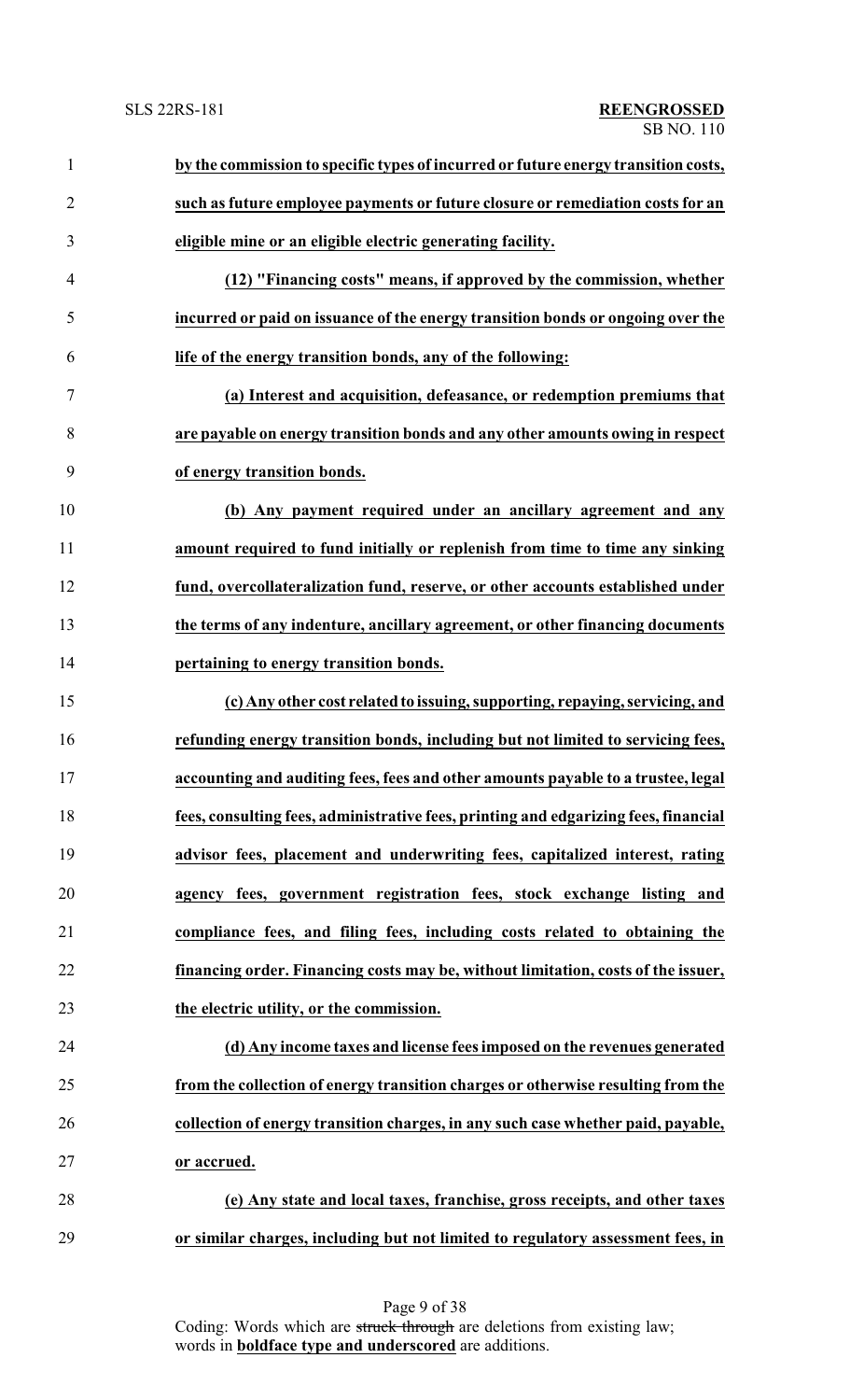| $\mathbf{1}$   | any such case whether paid, payable, or accrued.                                     |
|----------------|--------------------------------------------------------------------------------------|
| $\overline{2}$ | (f) The fees, costs, and related expenses to obtain any waiver, consent,             |
| 3              | release, or approval from any lender related to any existing debt agreement          |
| 4              | pertaining to an eligible mine or its operation.                                     |
| 5              | (13) "Financing order" means an order of the commission, if granted by               |
| 6              | the commission in its sole discretion, which allows for all of the following:        |
| $\tau$         | (a) The issuance of energy transition bonds.                                         |
| 8              | (b) The imposition, collection, and periodic adjustments of energy                   |
| 9              | transition charges.                                                                  |
| 10             | (c) The creation of energy transition property.                                      |
| 11             | (d) The sale, assignment, or transfer of energy transition property to an            |
| 12             | assignee.                                                                            |
| 13             | (e) The disposition of the proceeds of the energy transition bonds.                  |
| 14             | (14) "Financing party" means any holder of energy transition bonds, any              |
| 15             | party to or beneficiary of an ancillary agreement, and any trustee, collateral       |
| 16             | agent, or other person acting for the benefit of any of the foregoing.               |
| 17             | (15) "Financing statement" has the same meaning as that provided in the              |
| 18             | Uniform Commercial Code-Secured Transactions. All financing statements               |
| 19             | referenced in this Part shall be filed in accordance with Part 5 of Chapter 9 of     |
| 20             | Title 10 of the Louisiana Revised Statutes of 1950 and shall be filed in this state. |
| 21             | (16) "Issuer" means any assignee that is a wholly owned subsidiary of an             |
| 22             | electric utility and that issues energy transition bonds approved by a financing     |
| 23             | order.                                                                               |
| 24             | (17) "Lien creditor" means any of the following:                                     |
| 25             | (a) A creditor that has acquired a lien on the property involved by                  |
| 26             | attachment, sequestration, seizure, levy, or by similar means.                       |
| 27             | (b) A person receiving an assignment for benefit of creditors from the               |
| 28             | time of assignment.                                                                  |
| 29             | (c) A trustee in bankruptcy from the date of the filing of the petition.             |

Page 10 of 38 Coding: Words which are struck through are deletions from existing law; words in **boldface type and underscored** are additions.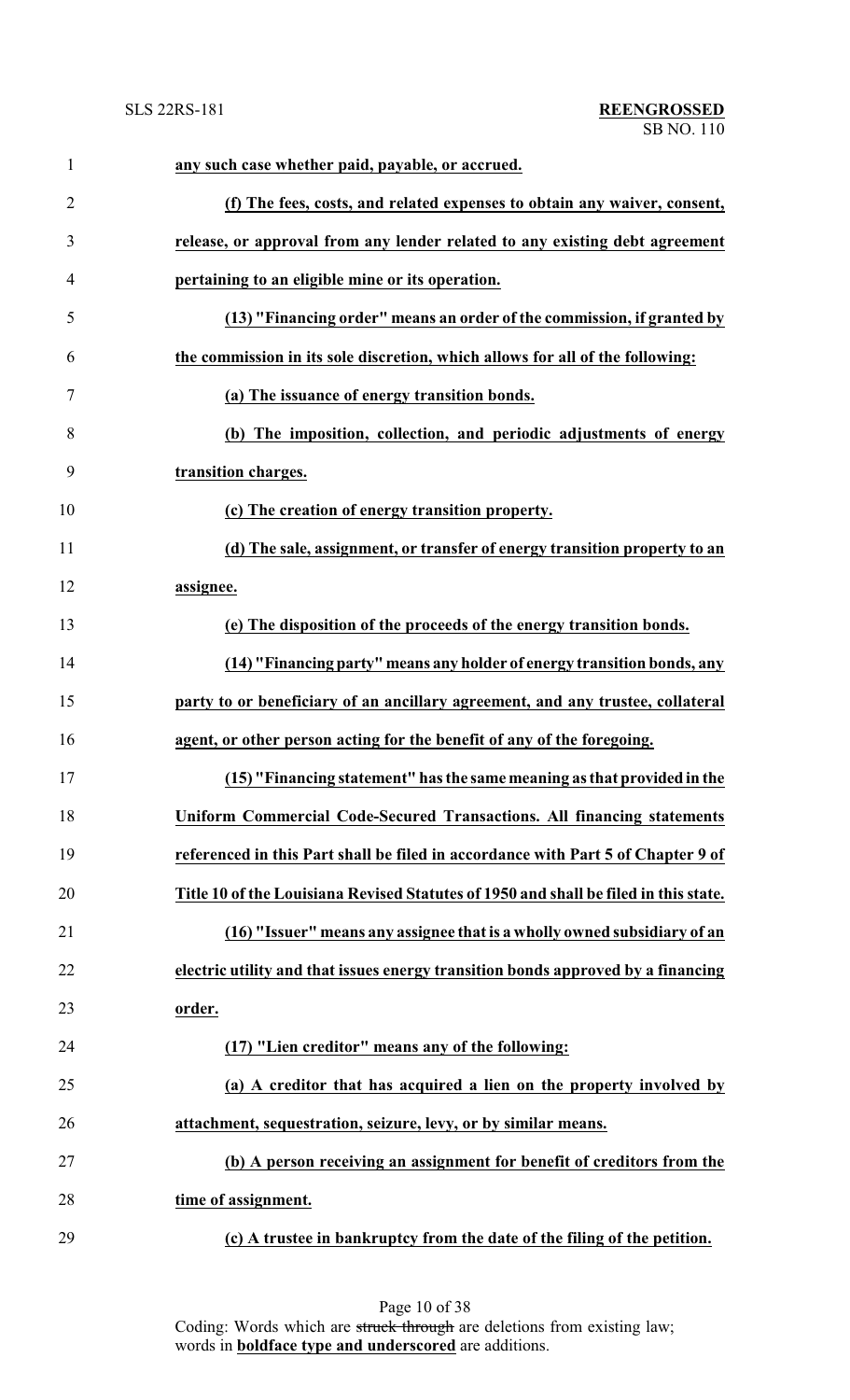| $\mathbf{1}$   | (d) A receiver in equity from the time of appointment.                                  |
|----------------|-----------------------------------------------------------------------------------------|
| $\overline{2}$ | (18) "Secured party" means a financing party in favor of which an                       |
| 3              | electric utility or an issuer creates a security interest in any or all portions of its |
| 4              | interest in or right to energy transition property. A secured party may be              |
| 5              | granted a security interest in energy transition property under this Part and a         |
| 6              | security interest in other collateral subject to the Uniform Commercial                 |
| 7              | Code-Secured Transactions in one security agreement.                                    |
| 8              | (19) "Security interest" means an encumbrance of and a right of                         |
| 9              | preference over any portion of energy transition property created by contract           |
| 10             | to secure the payment or performance of an obligation.                                  |
| 11             | (20) "Uniform Commercial Code-Secured Transactions" means Chapter                       |
| 12             | 9 of Title 10 of the Louisiana Revised Statutes of 1950.                                |
| 13             | §1273. Financing orders                                                                 |
| 14             | A. An electric utility may petition the commission for a financing order.               |
| 15             | Application by an electric utility for authority for the electric utility or its issuer |
| 16             | to issue energy transition bonds shall be made in such form as the commission           |
| 17             | prescribes. Every application shall be made under oath and shall be signed and          |
| 18             | filed on behalf of the electric utility by its president or by a vice president,        |
| 19             | treasurer, or other executive officer having knowledge of the matters set forth.        |
| 20             | No electric utility or issuer shall issue any energy transition bonds until it has      |
| 21             | been specifically authorized to do so by order of the commission. No electric           |
| 22             | utility shall, without the consent of the commission granted in a commission            |
| 23             | order, apply any proceeds of energy transition bonds to any purpose not                 |
| 24             | specified in the commission's order or supplemental order, or to any purpose            |
| 25             | in excess of the amount allowed for such purpose in the order or supplemental           |
| 26             | order, or to any purpose in contravention of the order or supplemental order.           |
| 27             | B. The commission may grant an application under Subsection A of this                   |
| 28             | Section in whole or in part by a financing order, and with such modifications           |
| 29             | thereto and upon such terms and conditions as the commission prescribes, and            |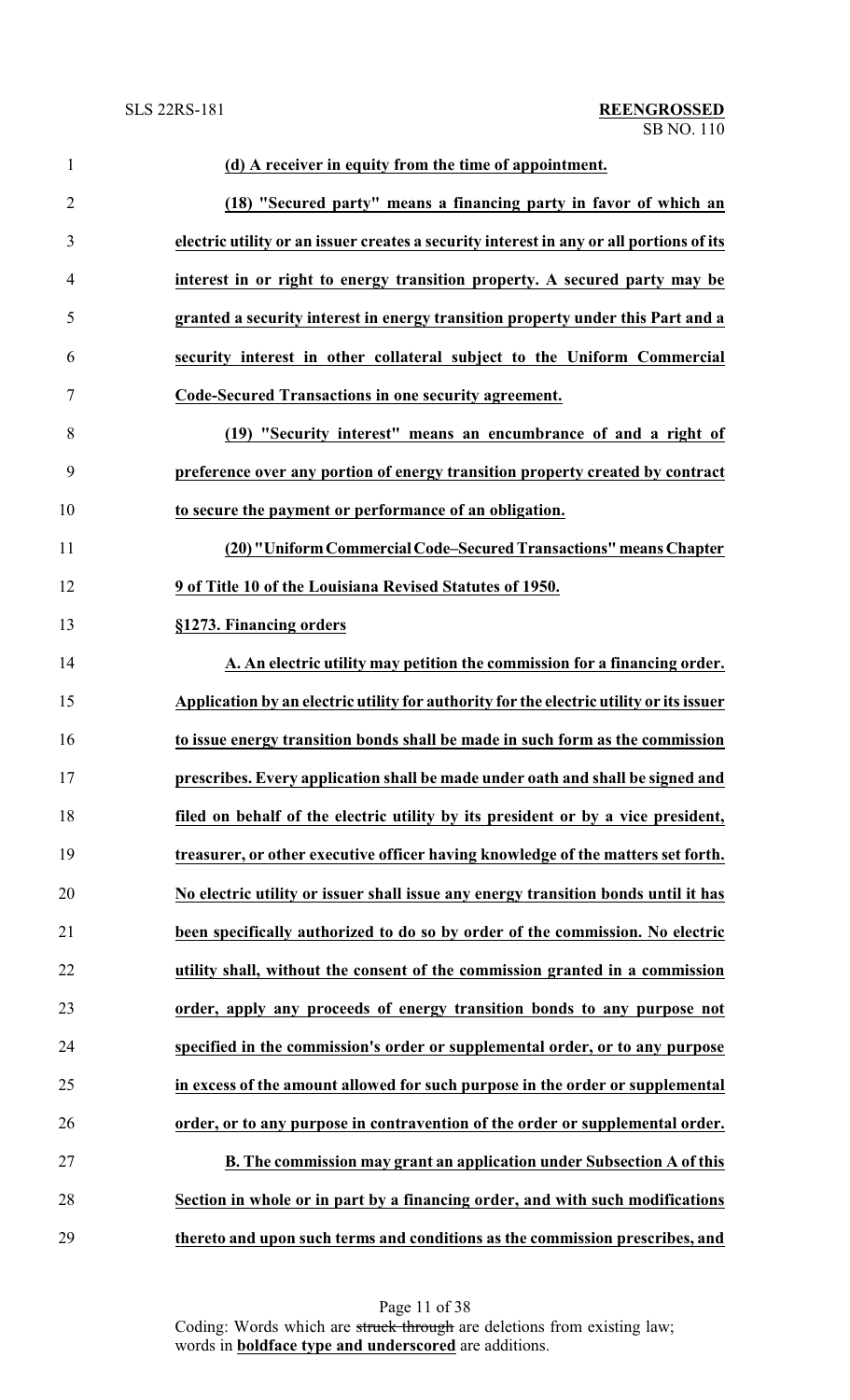| $\mathbf{1}$   | may from time to time, after opportunity for hearing and for good cause shown,         |
|----------------|----------------------------------------------------------------------------------------|
| $\overline{2}$ | make such supplemental orders in the premises as it finds necessary or                 |
| 3              | appropriate, subject, if the commission so provides, to Paragraph $(C)(5)$ of this     |
| $\overline{4}$ | Section. If the commission issues a financing order approving any issuance of          |
| 5              | energy transition bonds under this Part, the commission may consider whether           |
| 6              | the proposed structuring, expected pricing, and financing costs of the energy          |
| 7              | transition bonds are reasonably expected to result in lower overall costs to           |
| 8              | customers as compared with conventional methods of financing or recovering             |
| 9              | energy transition costs. The commission may determine what degree of                   |
| 10             | flexibility to afford to the electric utility in establishing the terms and conditions |
| 11             | of the energy transition bonds, including but not limited to repayment                 |
| 12             | schedules, interest rates, and other financing costs. A copy of any financing          |
| 13             | order made and entered by the commission under this Part duly certified by the         |
| 14             | executive secretary or director of the records division, as applicable, of the         |
| 15             | commission shall be sufficient evidence for all purposes of whole and complete         |
| 16             | compliance by the electric utility with all procedural and other matters required      |
| 17             | precedent to the entry of the order.                                                   |
| 18             | C. For a financing order issued to an electric utility by the commission               |
| 19             | to create energy transition property, the financing order shall:                       |
| 20             | (1) Specify the amount of energy transition costs and any levels of energy             |
| 21             | transition reserves determined appropriate by the commission, and provide              |
| 22             | with respect to the amount of principal of the energy transition bonds and of          |
| 23             | financing costs that may be recovered through energy transition charges, and           |
| 24             | specify the time period over which all such amounts may be recovered. This             |
| 25             | time period may be until the energy transition bonds and financing costs are           |
| 26             | paid in full. To the extent the commission considers appropriate, the                  |
| 27             | commission may take into consideration any other methods used to recover               |
| 28             | these amounts and any offsets or credits to those amounts including salvage            |
| 29             | proceeds and tax benefits.                                                             |

Page 12 of 38 Coding: Words which are struck through are deletions from existing law; words in **boldface type and underscored** are additions.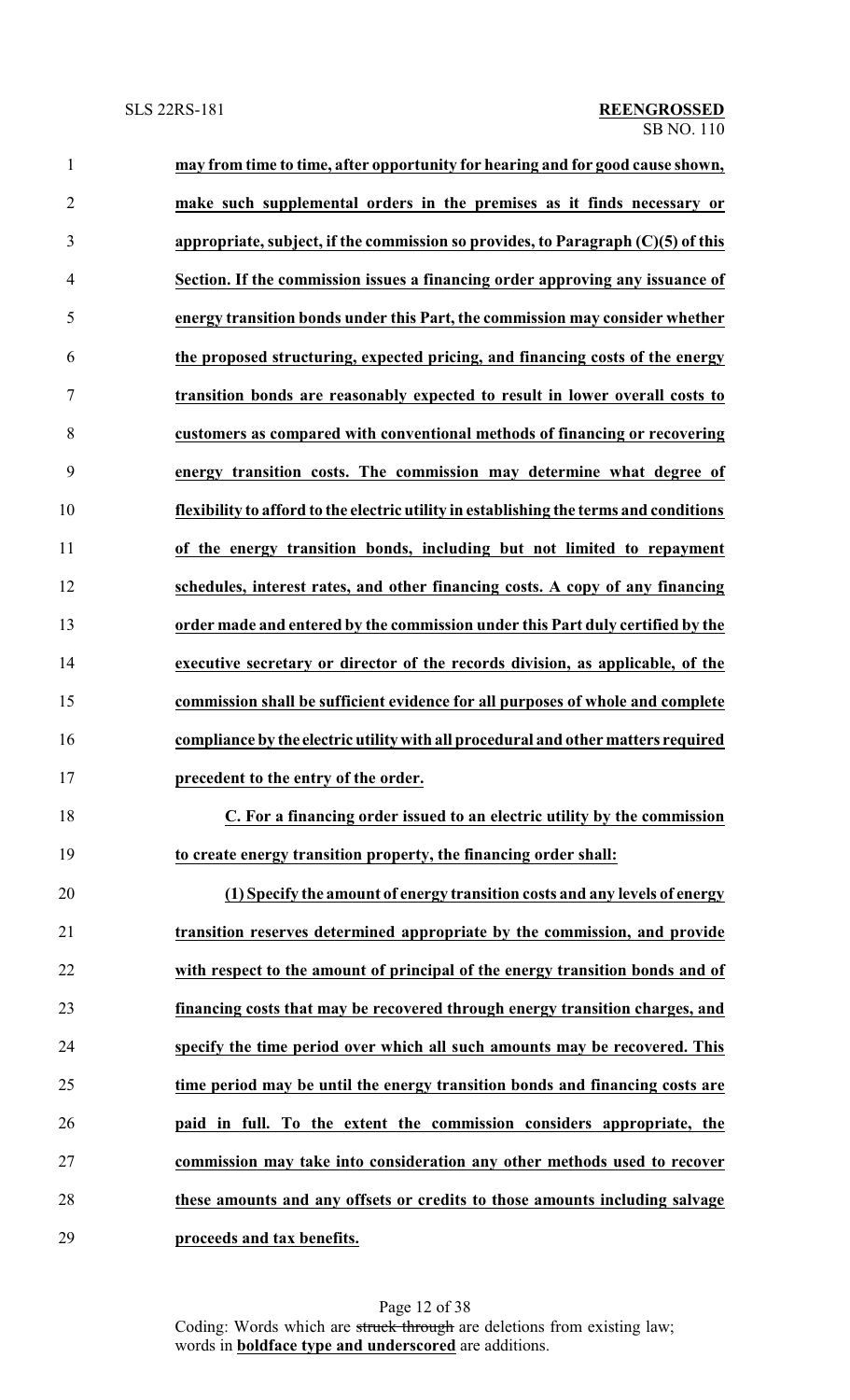| $\mathbf{1}$   | (2) Specify and create the energy transition property of an electric utility          |
|----------------|---------------------------------------------------------------------------------------|
| $\overline{2}$ | and its assignees that shall be used to pay or secure energy transition bonds and     |
| 3              | financing costs as they become due, and authorize the electric utility to impose      |
| $\overline{4}$ | the energy transition charges on its customers.                                       |
| 5              | (3) Provide that such energy transition property shall be sold, assigned,             |
| 6              | or transferred by the electric utility to a subsidiary assignee that is wholly        |
| $\tau$         | owned, directly or indirectly, by the electric utility and that will be the issuer of |
| 8              | the energy transition bonds.                                                          |
| 9              | (4) Provide that the energy transition charges shall be sufficient at all             |
| 10             | times to pay the scheduled principal of and interest on the energy transition         |
| 11             | bonds as the same become due and payable and all other financing costs, and,          |
| 12             | if determined appropriate by the commission, establish a formulaic true-up            |
| 13             | mechanism requiring that the energy transition charges be reviewed and                |
| 14             | adjusted at least annually, in order to correct any over-collection or                |
| 15             | under-collection during the period after the bonds' issuance or preceding             |
| 16             | true-up adjustment and to ensure the projected recovery of amounts sufficient         |
| 17             | to provide timely payment of the scheduled principal of and interest on the           |
| 18             | pertinent energy transition bonds and all other financing costs.                      |
| 19             | (5) Provide and pledge that after the earlier of the transfer of energy               |
| 20             | transition property to an assignee or the issuance of authorized energy               |
| 21             | transition bonds, a financing order shall be irrevocable until the indefeasible       |
| 22             | payment in full of the energy transition bonds, any ancillary agreements, and         |
| 23             | the financing costs. The financing order shall provide that, except as provided       |
| 24             | in Subsection F of this Section or to implement any true-up mechanism adopted         |
| 25             | by the commission as described in Paragraph (4) of this Subsection, the               |
| 26             | commission may not amend, modify, or terminate the financing order by any             |
| 27             | subsequent action or reduce, impair, postpone, terminate, or otherwise adjust         |
| 28             | energy transition charges approved in the financing order, provided nothing           |

**shall preclude limitation or alteration if and when full compensation is made for**

Page 13 of 38 Coding: Words which are struck through are deletions from existing law; words in **boldface type and underscored** are additions.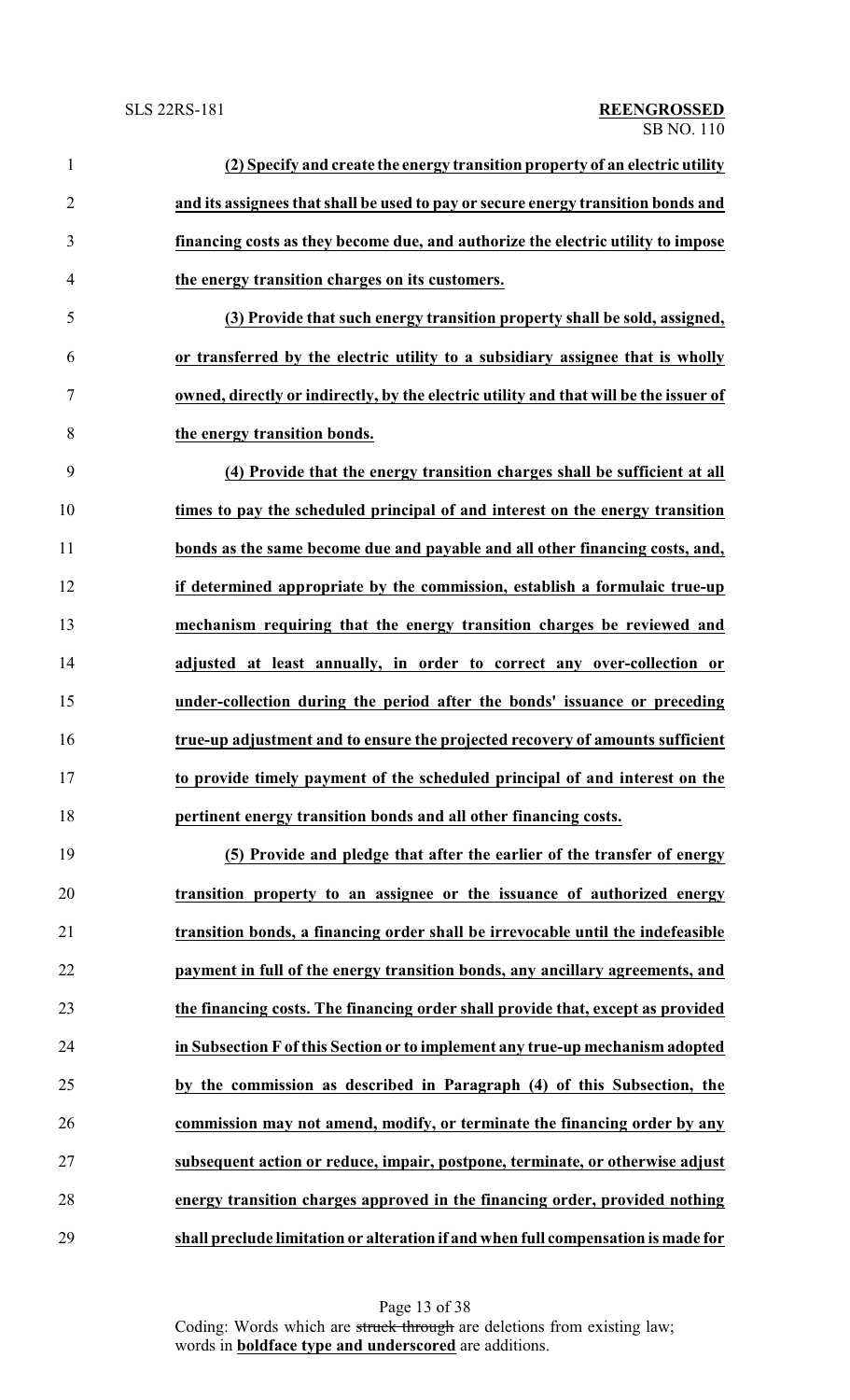| $\mathbf{1}$   | the full protection of the energy transition charges imposed, charged, and            |
|----------------|---------------------------------------------------------------------------------------|
| $\overline{2}$ | collected pursuant to a financing order and the full protection of the holders of     |
| 3              | energy transition bonds and any assignee or financing party.                          |
| $\overline{4}$ | (6) Specify how amounts collected from a customer shall be allocated                  |
| 5              | between energy transition charges and other charges.                                  |
| 6              | (7) Provide that a financing order remains in effect until the energy                 |
| $\tau$         | transition bonds issued pursuant to the order have been indefeasibly paid in full     |
| 8              | and the financing costs of such bonds have been recovered in full.                    |
| 9              | (8) Provide that a financing order shall remain in effect and unabated,               |
| 10             | notwithstanding the reorganization, bankruptcy, or other insolvency                   |
| 11             | proceedings, or merger or sale, of the applicable electric utility or its successors. |
| 12             | (9) Authorize and require the electric utility, to the extent that any                |
| 13             | interest in energy transition property is sold or assigned, to contract with the      |
| 14             | assignee or any financing party that it shall continue to operate its system to       |
| 15             | provide service to its customers, shall collect amounts in respect of the energy      |
| 16             | transition charges for the benefit and account of such assignee or financing          |
| 17             | party, and shall account for and remit such amounts to or for the account of          |
| 18             | such assignee or financing party, including pursuant to a sequestration order         |
| 19             | authorized by this Part.                                                              |
| 20             | (10) Include terms and conditions satisfactory to the commission in its               |
| 21             | discretion ensuring that the imposition and collection of energy transition           |
| 22             | charges authorized in the financing order shall be nonbypassable to the fullest       |
| 23             | extent consistent with the Constitution of Louisiana and the commission's             |
| 24             | jurisdiction. To the extent determined appropriate by the commission and              |
| 25             | provided for in the financing order, such nonbypassable charges shall be              |
| 26             | imposed by the electric utility on, and be a part of, all retail customer bills, be   |
| 27             | periodically adjusted as described in Paragraph (4) of this Subsection, and be        |
| 28             | collected by the electric utility or its successors or assignees, or other collection |
| 29             | agent, as part of the utility's retail rates, whether in base rates, fuel adjustment  |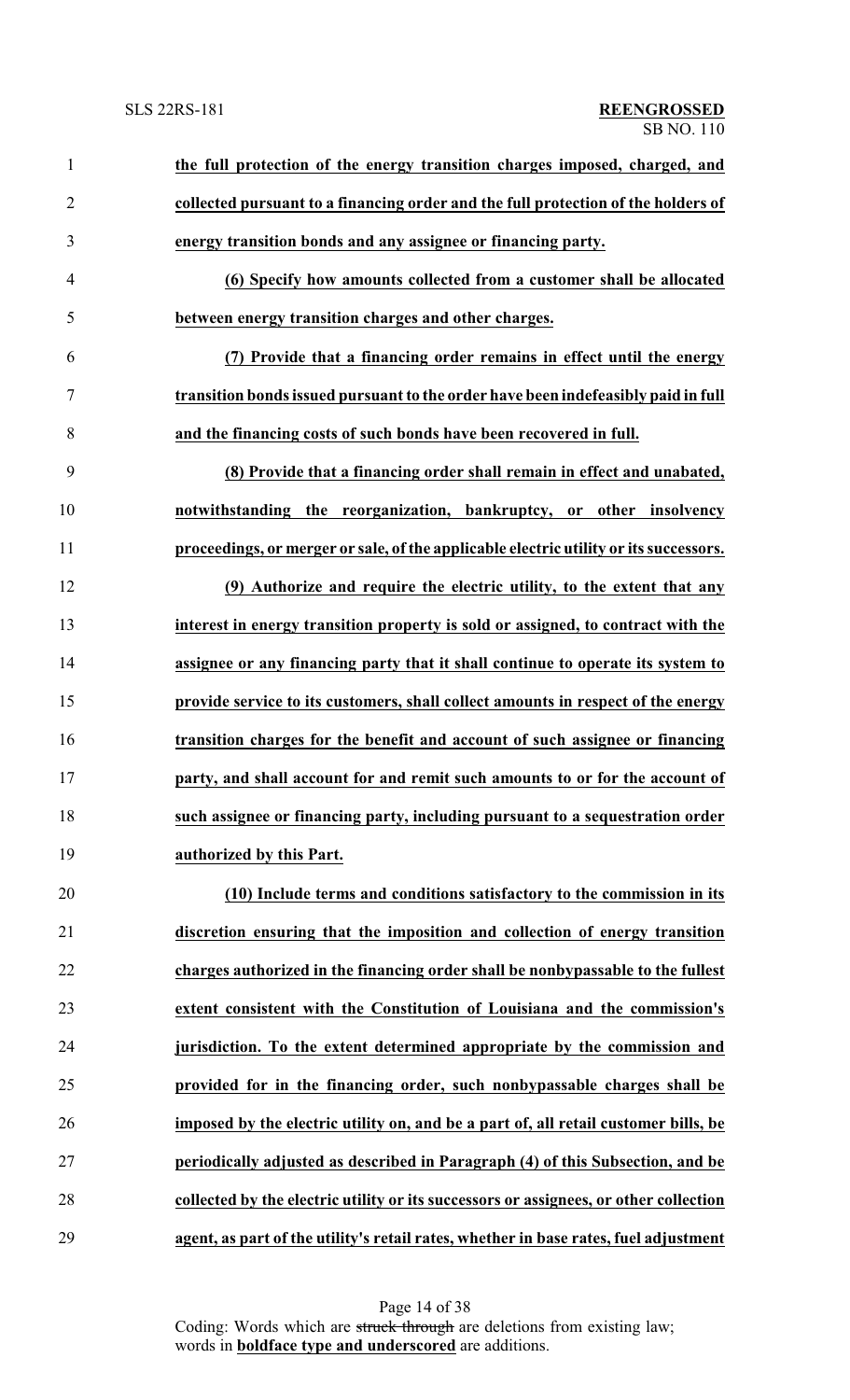| $\mathbf{1}$   | clauses, or in any other manner considered appropriate by the commission, paid       |
|----------------|--------------------------------------------------------------------------------------|
| $\overline{2}$ | by all existing and future customer receiving retail electric service from the       |
| 3              | electric utility or its successors under rate schedules or special contracts         |
| 4              | authorized or approved by the commission. The commission may provide for             |
| 5              | payment of such nonbypassable charges even if the customer elects to purchase        |
| 6              | electricity from an alternative supplier, including as a result of a fundamental     |
| 7              | change in the manner of regulation of public utilities in this state, or even if the |
| 8              | customer elects to self-generate either individually or collectively with other      |
| 9              | customers. Such terms and conditions may include whether the energy                  |
| 10             | transition charges are to be shown as a separate line item on individual             |
| 11             | customer bills.                                                                      |
| 12             | D. In a financing order issued to an electric utility, the commission may:           |
| 13             | (1) Prescribe any limitations on potential assignees of energy transition            |
| 14             | property.                                                                            |
| 15             | (2) Authorize an issuer that is organized pursuant to the laws of this state         |
| 16             | to provide and establish in its articles of incorporation, partnership agreement,    |
| 17             | or operating agreement, as applicable, that in order for a person to file a          |
| 18             | voluntary bankruptcy petition on behalf of that issuer, the prior unanimous          |
| 19             | consent of the directors, partners, or managers, as applicable, shall be required.   |
| 20             | If authorized in a financing order, the following apply:                             |
| 21             | (a) Any such provision set forth in the articles of incorporation,                   |
| 22             | partnership agreement, or operating agreement of such an issuer shall                |
| 23             | constitute a legal, valid, and binding agreement of the shareholders and             |
| 24             | directors, partners, or members and managers, as applicable, of such issuer and      |
| 25             | is enforceable against such shareholders and directors, partners, or members         |
| 26             | and managers.                                                                        |
| 27             | (b) A person shall have authority under the laws of this state to file a             |
| 28             | voluntary bankruptcy petition on behalf of such issuer only after compliance         |
| 29             | with any such provision and prerequisite.                                            |

Page 15 of 38 Coding: Words which are struck through are deletions from existing law; words in **boldface type and underscored** are additions.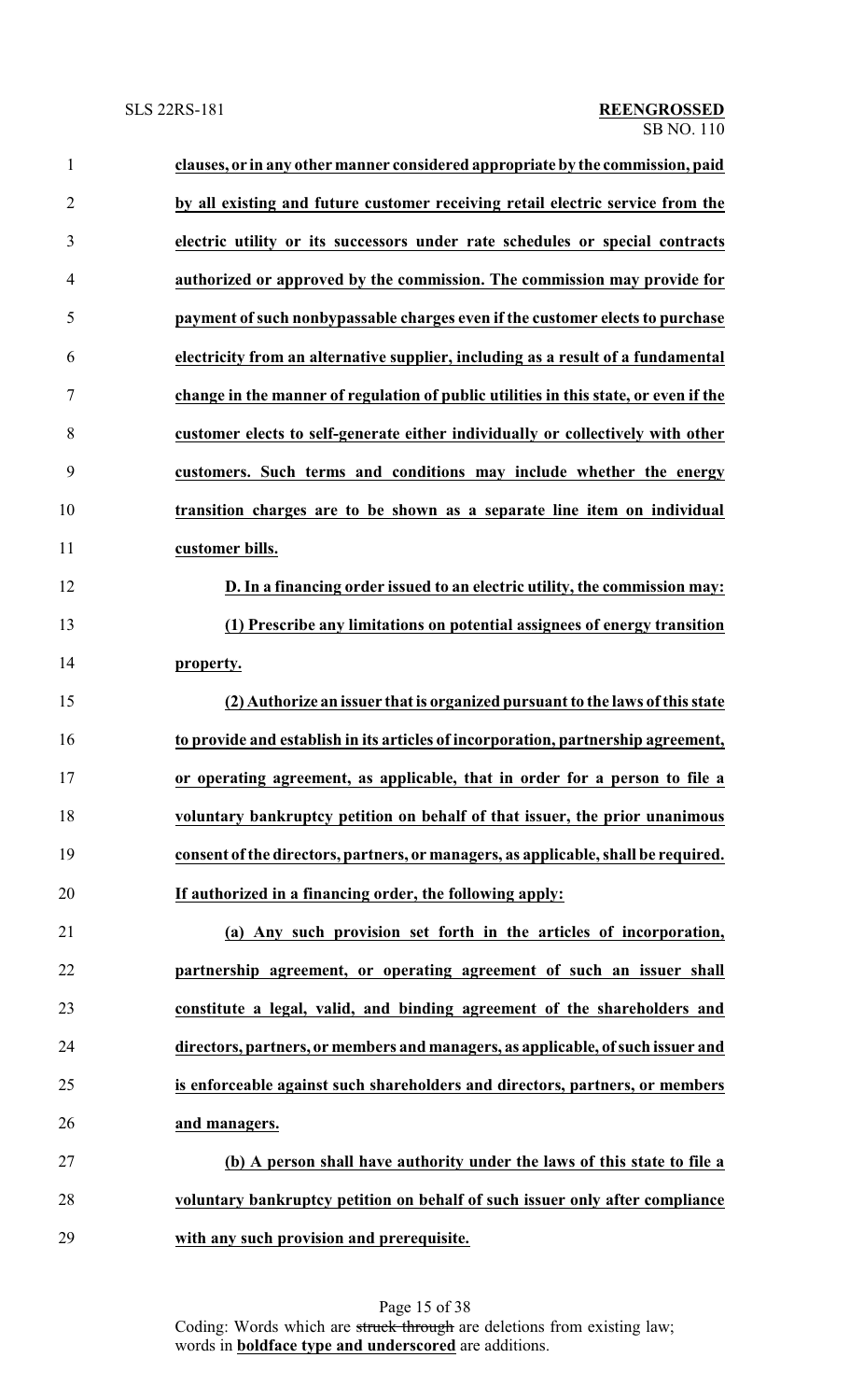| $\mathbf{1}$   | (3) Provide that the creation of the electric utility's energy transition             |
|----------------|---------------------------------------------------------------------------------------|
| $\overline{2}$ | property pursuant to Paragraph $(C)(2)$ of this Section is conditioned upon, and      |
| 3              | shall be simultaneous with, the sale, assignment, or other transfer of the energy     |
| 4              | transition property to an issuer and the security interest created in the energy      |
| 5              | transition property to secure energy transition bonds and financing costs.            |
| 6              | (4) Establish the portion of energy transition costs allocated to this state          |
| $\tau$         | of an electric utility that has an eligible electric generating facility and eligible |
| 8              | mine used to furnish electric service to customers within the state.                  |
| 9              | (5) Additionally provide with respect to any matters pertaining to and                |
| 10             | within the commission's constitutional jurisdiction over electric utilities and       |
| 11             | plenary power to regulate electric utilities or such other jurisdiction as may be     |
| 12             | conferred on the commission by law.                                                   |
| 13             | E. After the issuance of a financing order, and within such time and                  |
| 14             | subject to any other limitations set forth in the financing order, the electric       |
| 15             | utility retains discretion regarding whether to sell, assign, or otherwise transfer   |
| 16             | energy transition property or to cause the energy transition bonds to be issued,      |
| 17             | including the right to defer or postpone such sale, assignment, transfer, or          |
| 18             | issuance, provided that nothing shall limit in any manner the commission's            |
| 19             | authority to review any such decision for rate-making purposes.                       |
| 20             | F. At the request of an electric utility or on the commission's own motion            |
| 21             | or the motion of any party affected by the financing order, the commission may        |
| 22             | commence a proceeding and issue a subsequent financing order that provides            |
| 23             | for the refinancing, retiring, or refunding of energy transition bonds issued         |
| 24             | pursuant to the original financing order if the commission finds that the             |
| 25             | subsequent financing order satisfies all of the criteria specified in Subsection B    |
| 26             | of this Section, or provides for an accounting, refunding, or crediting to            |
| 27             | customers of any excess collections of any true-up mechanism adopted by the           |
| 28             | commission consistent with Paragraph $(C)(4)$ of this Section. Effective on           |
| 29             | retirement of the refunded energy transition bonds and the issuance of new            |

Page 16 of 38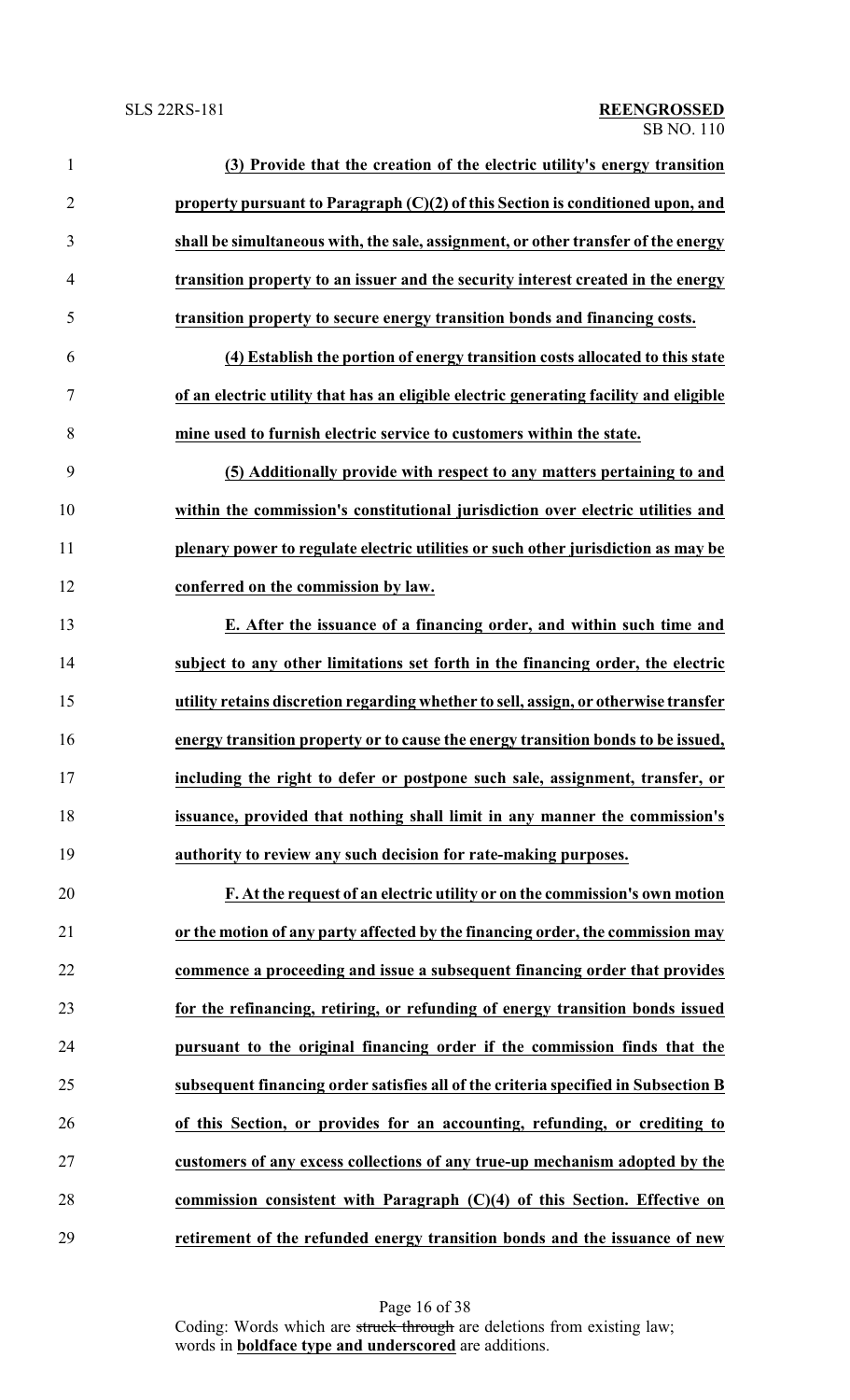| $\mathbf{1}$   | energy transition bonds, the commission may adjust the related energy             |
|----------------|-----------------------------------------------------------------------------------|
| $\overline{2}$ | transition charges accordingly or establish substitute energy transition charges. |
| 3              | G. All financing orders by the commission shall be operative and in full          |
| $\overline{4}$ | force and effect from the time fixed for them to become effective by the          |
| 5              | commission.                                                                       |
| 6              | H.(1) An aggrieved party or intervenor may as its sole remedy, within             |
| 7              | fifteen days after the financing order or a supplemental order made by the        |
| 8              | commission becomes effective, file in the district court of the domicile of the   |
| 9              | commission, a petition setting forth the particular cause of objection to the     |
| 10             | order. When a timely application for a rehearing has been made at the             |
| 11             | commission, the fifteen-day time period for such appeal shall not commence        |
| 12             | until the effective date of the commission order disposing of the rehearing       |
| 13             | application. Inasmuch as delay in the determination of the appeal of a financing  |
| 14             | order may delay the issuance of energy transition bonds, thereby diminishing      |
| 15             | savings to customers which might be achieved if such bonds were issued as         |
| 16             | contemplated by a financing order, all such cases shall be given precedence over  |
| 17             | all other civil cases in the court and shall be heard and determined as speedily  |
| 18             | as possible. The court may affirm the commission's order or set it aside.         |
| 19             | (2) A right of direct appeal from any judgment of the district court shall        |
| 20             | be allowed to the Louisiana Supreme Court as provided in Article IV, Section      |
| 21             | 21 of the Constitution of Louisiana on the terms set out in this Paragraph. No    |
| 22             | appeal to the Louisiana Supreme Court shall be allowed unless the petition is     |
| 23             | filed within fifteen days from the date on which the judgment of the district     |
| 24             | court is entered and only if the party taking the appeal has the record certified |
| 25             | to the Louisiana Supreme Court and such party's brief filed therein within        |
| 26             | twenty days from the date on which the judgment of the district court is          |
| 27             | entered. Review on appeal from the commission shall be in accordance with R.S.    |
| 28             | 45:1193 through 1195.                                                             |
|                |                                                                                   |

**§1274. Energy transition property**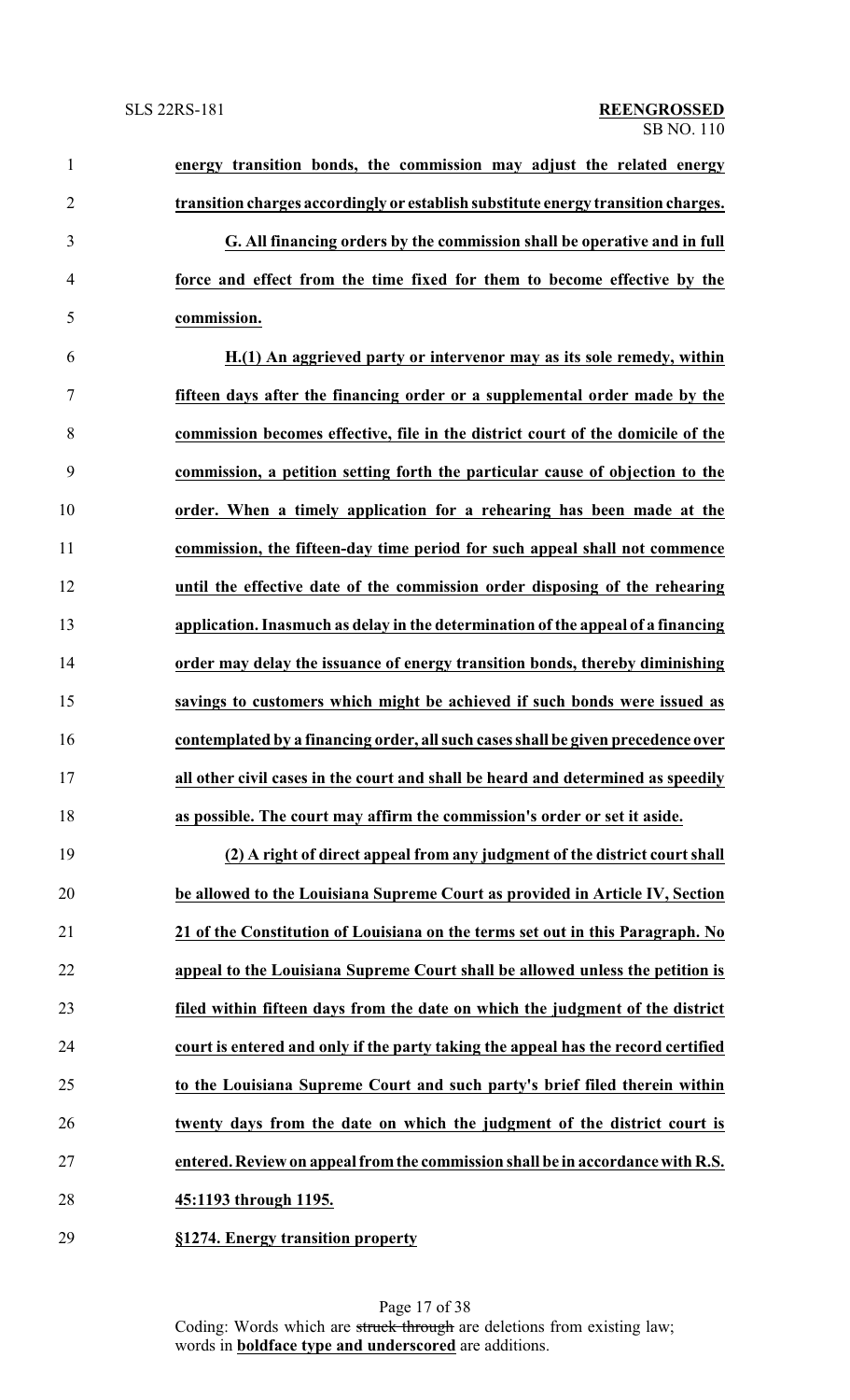| $\mathbf{1}$   | A. All energy transition property that is specified in a financing order             |
|----------------|--------------------------------------------------------------------------------------|
| $\overline{2}$ | constitute an existing, present contract right constituting an<br>shall              |
| 3              | individualized, separate incorporeal movable susceptible of ownership, sale,         |
| $\overline{4}$ | assignment, transfer, and security interest, including, without limitation, for      |
| 5              | purposes of contracts concerning the sale of property and security interests in      |
| 6              | property, notwithstanding that the value of the property and the imposition and      |
| 7              | collection of energy transition charges depends on future acts such as the           |
| 8              | electric utility to which the order is issued performing its servicing functions     |
| 9              | relating to the collection of energy transition charges and on future electricity    |
| 10             | consumption. Such property shall exist whether or not the revenues or proceeds       |
| 11             | arising from the property have been billed, have accrued, or have been               |
| 12             | collected, notwithstanding the fact that the value or amount of the property is      |
| 13             | or may be dependent on the future provision of service to customers by the           |
| 14             | electric utility or its successors and the future consumption by customers of        |
| 15             | electricity. Energy transition property created by a financing order shall be a      |
| 16             | vested contract right, and such financing order shall create a contractual           |
| 17             | obligation of irrevocability by the commission in favor of the electric utility and  |
| 18             | its assignees and financing parties.                                                 |
| 19             | B. Energy transition property specified in a financing order shall                   |
| 20             | continue to exist until the energy transition bonds issued pursuant to the           |
| 21             | financing order are paid in full and all financing costs of the bonds have been      |
| 22             | recovered in full.                                                                   |
| 23             | C. All or any portion of energy transition property specified in a                   |
| 24             | financing order issued to an electric utility may be sold, assigned, or transferred  |
| 25             | to an assignee, including an issuer that is an affiliate of the electric utility and |
| 26             | that is created for the limited purpose of acquiring, owning, or administering       |
| 27             | energy transition property or issuing energy transition bonds under the              |
| 28             | financing order. All or any portion of energy transition property may be             |
| 29             | encumbered by a security interest to secure energy transition bonds issued           |

Page 18 of 38 Coding: Words which are struck through are deletions from existing law; words in **boldface type and underscored** are additions.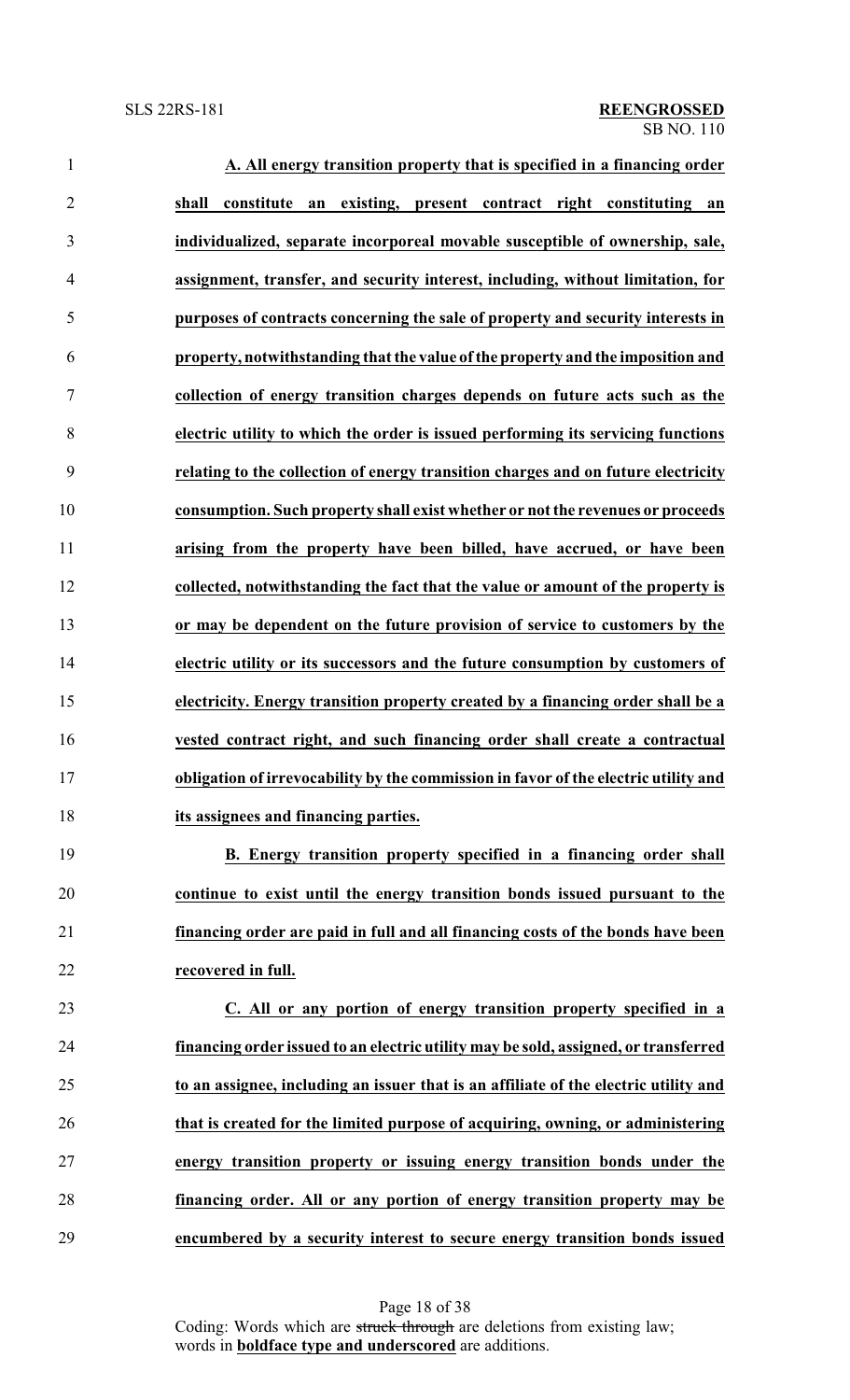**pursuant to the order and other financing costs. Each such sale, assignment, transfer, or security interest granted by an electric utility or assignee shall be considered to be a transaction in the ordinary course of business.**

 **D. The description of energy transition property being sold, assigned, or transferred to an assignee in any sale agreement, purchase agreement, or other transfer agreement, being encumbered to a secured party in any security agreement, or indicated in any financing statement shall be sufficient only if such description or indication refers to the specific financing order that created the energy transition property and states that such agreement or financing statement covers all or part ofsuch energy transition property described in such financing order. A description of investment property in a financing statement shall be sufficient if it refers to the financing order creating the energy transition property. This Subsection applies to all purported sales, assignments, or transfers of, and all purported liens or security interests in, energy transition property, regardless of whether the related sale agreement, purchase agreement, other transfer agreement, security agreement, pledge agreement, or other security document or judgment was entered into, or any financing statement was filed, before or after the effective date of this Part.**

 **E.(1) Energy transition property shall be an individualized, separate incorporeal movable susceptible of ownership, sale, assignment, transfer, and security interest encumbrance, notwithstanding any of the following:**

 **(a) That the energy transition charges may be authorized by the commission and included as part of the electric utility's base rates or fuel adjustment clause and are not shown as a separate line item on individual electric bills.**

 **(b) That notice is not given to customers that the energy transition property has been transferred to an assignee and that such assignee is the owner of the rights to the energy transition charges.**

**(c) That notice is not given to customers that the electric utility or**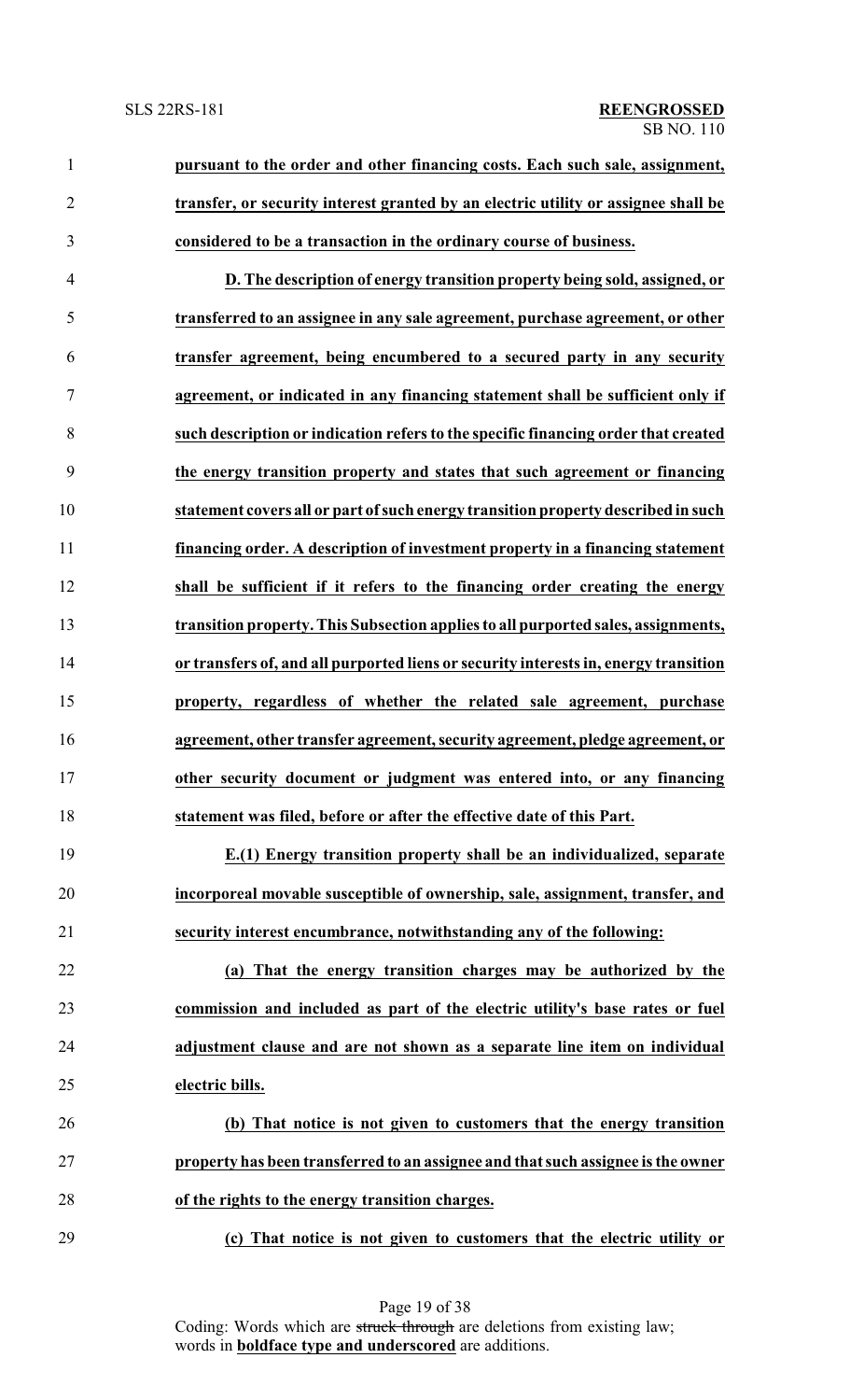| $\mathbf{1}$   | another entity, if applicable, is acting as a collection agent or servicer or in a   |
|----------------|--------------------------------------------------------------------------------------|
| $\overline{2}$ | similar capacity for an assignee.                                                    |
| 3              | (d) That funds arising from the collection of energy transition property             |
| $\overline{4}$ | by the electric utility as collection agent are commingled with other monies of      |
| 5              | the electric utility prior to the electric utility's transfer as collection agent of |
| 6              | such funds to the assignee or financing party.                                       |
| $\tau$         | (e) That the energy transition charges are subject to a true-up                      |
| 8              | mechanism authorized by the commission pursuant to R.S. $45:1273(C)(4)$ .            |
| 9              | (2) A description of energy transition property, and a sale, assignment,             |
| 10             | or transfer or grant of security interest, shall not be denied legal effect,         |
| 11             | enforceability, perfection, or priority due to the factors provided for in           |
| 12             | Paragraph (1) of this Subsection applying in whole or in part to such energy         |
| 13             | transition property.                                                                 |
| 14             | F. If an electric utility defaults on any required payment of charges                |
| 15             | arising from energy transition property specified in a financing order, the          |
| 16             | district court of the domicile of the commission, upon application by an             |
| 17             | interested party, and without limiting any other remedies available to the           |
| 18             | applying party, shall order the sequestration and payment of the revenues            |
| 19             | arising from the energy transition property to the financing parties or their        |
| 20             | representatives. Any such order shall remain in full force and effect,               |
| 21             | notwithstanding any reorganization, bankruptcy, or other insolvency                  |
| 22             | proceedings with respect to the electric utility or its successors or the assignees. |
| 23             | G. To the extent provided in a financing order, the interest of an assignee          |
| 24             | or secured party in energy transition property specified in a financing order        |
| 25             | shall not be subject to setoff, counterclaim, surcharge, or defense by the electric  |
| 26             | utility or by any customer of the electric utility or other person, or in connection |
| 27             | with the reorganization, bankruptcy, or other insolvency of the electric utility     |
| 28             | or any other person.                                                                 |
|                |                                                                                      |

**H. To the extent provided in a financing order, any successors to an**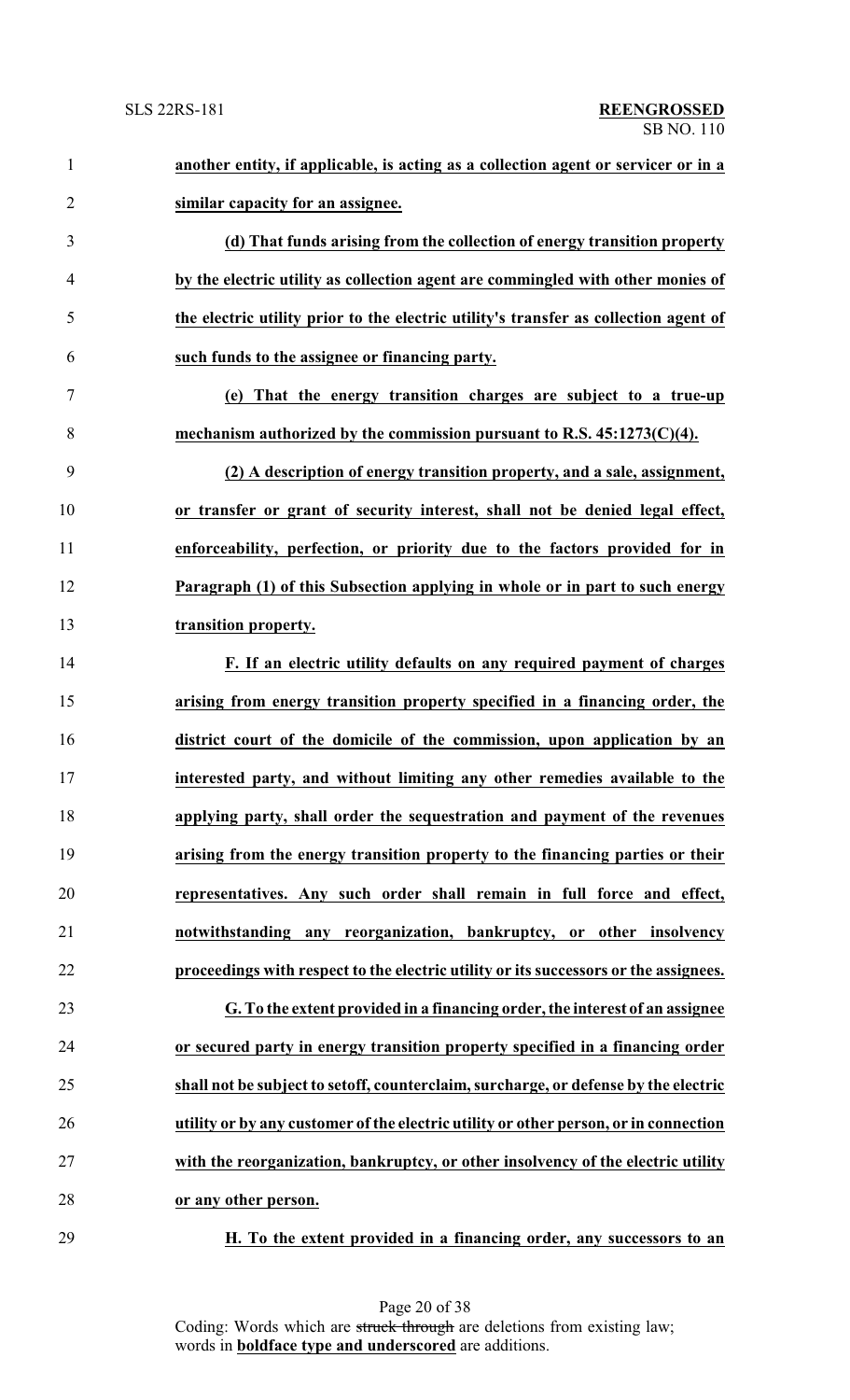| $\mathbf{1}$   | electric utility, whether pursuant to any reorganization, bankruptcy, or other          |
|----------------|-----------------------------------------------------------------------------------------|
| $\overline{2}$ | insolvency proceeding, or whether pursuant to any merger or acquisition, sale,          |
| 3              | or other business combination, or transfer by operation of law, as a result of          |
| $\overline{4}$ | electric utility restructuring or otherwise, shall perform and satisfy all              |
| 5              | obligations of, and have the same rights under a financing order as, the electric       |
| 6              | utility under the financing order in the same manner and to the same extent as          |
| 7              | the electric utility, including collecting and paying to the persons entitled to        |
| 8              | receive them, the revenues, collections, payments, or proceeds of the energy            |
| 9              | transition property. Nothing in this Section shall be intended to limit or impair       |
| 10             | any authority of the commission concerning the transfer or succession of                |
| 11             | interests of electric utilities.                                                        |
| 12             | §1275. Sale                                                                             |
| 13             | The sale, assignment, or other transfer of energy transition property                   |
| 14             | shall be governed by this Section. All of the following apply to a sale,                |
| 15             | assignment, or other transfer:                                                          |
| 16             | (1) The sale, assignment, or other transfer of energy transition property               |
| 17             | by an electric utility to an assignee that the parties have in the governing            |
| 18             | contract expressly stated to be a sale shall be an absolute transfer and true sale      |
| 19             | of, and not a security interest in, the transferor's right, title, and interest in, to, |
| 20             | and under the energy transition property, other than for federal and state              |
| 21             | income tax and state franchise tax purposes. For all purposes other than federal        |
| 22             | and state income tax and state franchise tax purposes, the parties'                     |
| 23             | characterization of a transaction as a sale of an interest in energy transition         |
| 24             | property shall be conclusive that the transaction is a true sale and that               |
| 25             | ownership has passed to the party characterized as the purchaser, regardless            |
| 26             | of whether the purchaser has possession of any documents evidencing or                  |
| 27             | pertaining to the interest. After such a transaction, the energy transition             |
| 28             | property shall not be subject to any claims of the transferor or the transferor's       |
| 29             | creditors, other than creditors holding a prior security interest in the energy         |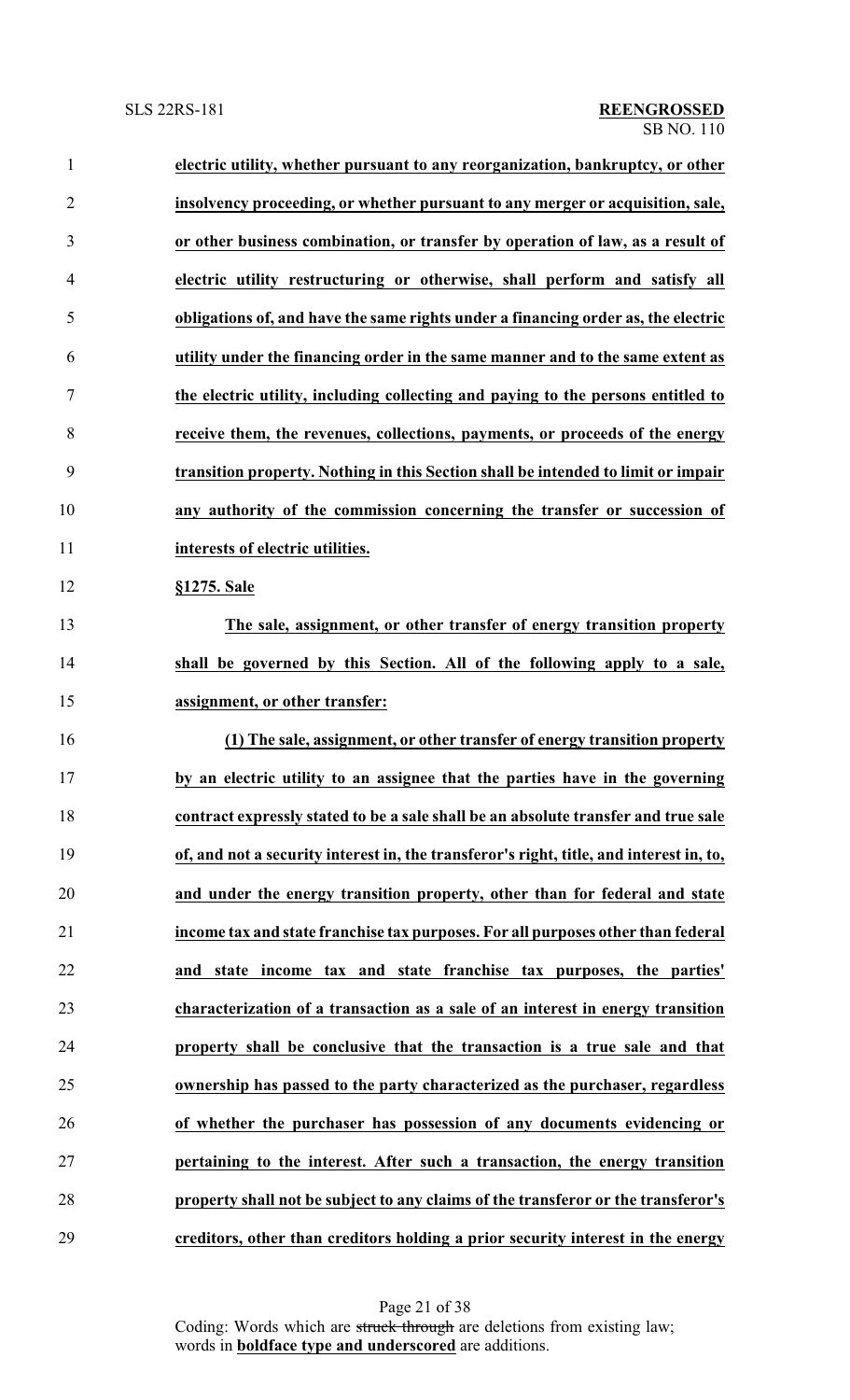| $\mathbf{1}$   | transition property perfected under R.S. 45:1276.                                   |
|----------------|-------------------------------------------------------------------------------------|
| $\overline{2}$ | (2) The characterization of the sale, assignment, or other transfer as a            |
| 3              | true sale or other absolute transfer pursuant to Paragraph (1) of this Section      |
| $\overline{4}$ | and the corresponding characterization of the assignee's property interest shall    |
| 5              | be determinative and conclusive irrespective of, and shall not be affected or       |
| 6              | impaired by, the existence of any of the following circumstances:                   |
| 7              | (a) Commingling of funds arising with respect to the energy transition              |
| 8              | property with other monies of the electric utility prior to the electric utility's  |
| 9              | transfer as collection agent of such funds to the assignee or financing party.      |
| 10             | (b) The retention by the transferor of a partial or residual interest,              |
| 11             | including an equity interest or entitlement to any surplus, in the energy           |
| 12             | transition property, whether direct or indirect, or whether subordinate or          |
| 13             | otherwise.                                                                          |
| 14             | (c) Any recourse that the assignee may have against the transferor,                 |
| 15             | except that any such recourse shall not be created, contingent upon, or             |
| 16             | otherwise occurring or resulting from the inability or failure of one or more of    |
| 17             | the transferor's customers to timely pay all or a portion of the energy transition  |
| 18             | charge.                                                                             |
| 19             | (d) Any indemnifications, obligations, or repurchase rights made or                 |
| 20             | provided by the transferor, except that such indemnity or repurchase rights         |
| 21             | shall not be based solely upon the inability or failure of a transferor's customers |
| 22             | to timely pay all or a portion of the energy transition charge.                     |
| 23             | (e) The transferor acting as the collector of the energy transition charges         |
| 24             | or the existence of any contract described in R.S. $45:1273(C)(9)$ .                |
| 25             | (f) The contrary or other treatment of the sale, assignment, or other               |
| 26             | transfer for tax, financial reporting, or other purposes.                           |
| 27             | (g) The granting or providing to holders of the energy transition bonds             |
| 28             | of a preferred right to the energy transition property, or credit enhancement by    |
| 29             | the electric utility or its affiliates with respect to the energy transition bonds. |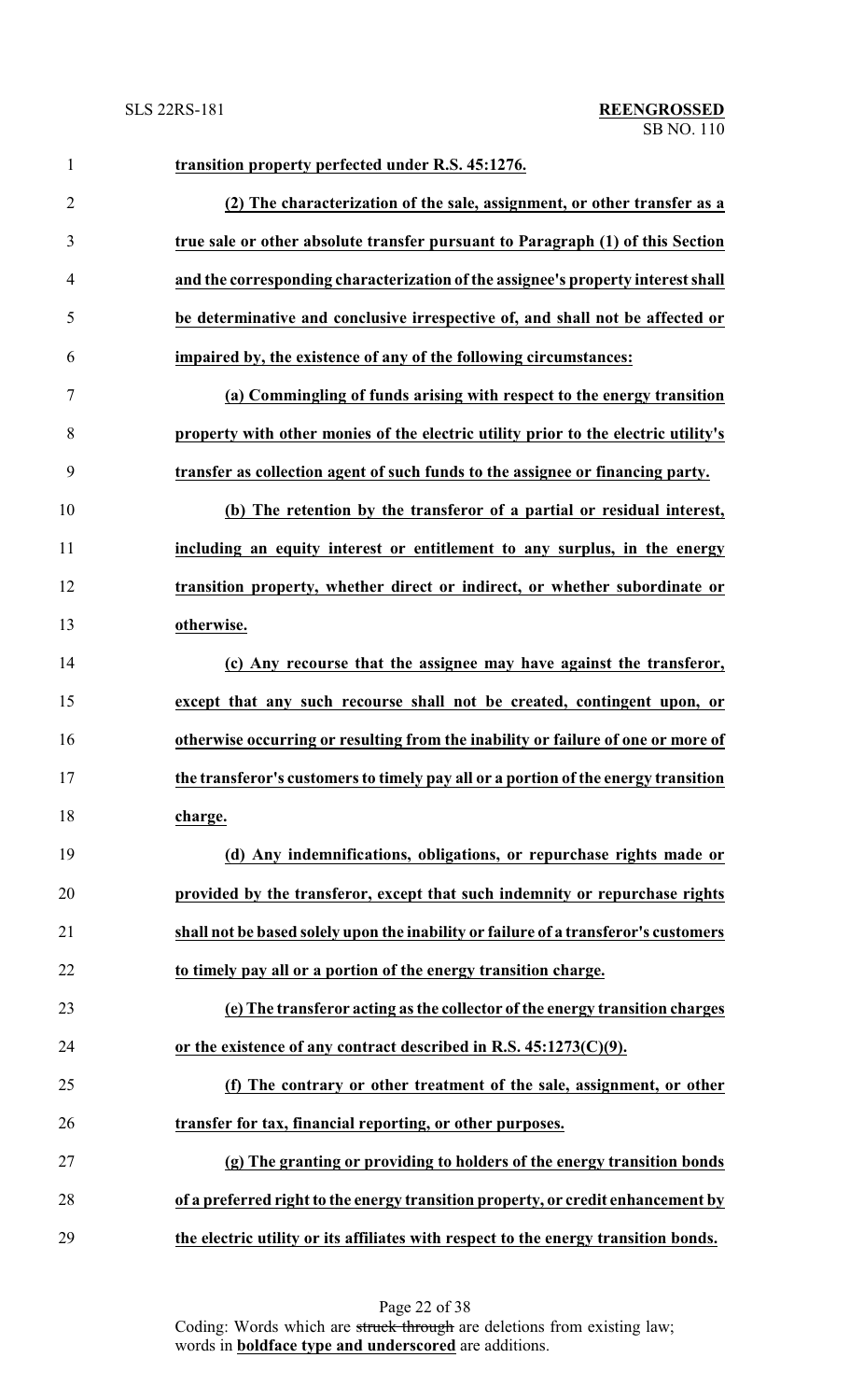| $\mathbf{1}$   | (h) The status of the issuer as a direct or indirect wholly owned                    |
|----------------|--------------------------------------------------------------------------------------|
| $\overline{2}$ | subsidiary or other affiliate of the electric utility. The separate juridical        |
| 3              | personality of any issuer that is an assignee of energy transition property shall    |
| $\overline{4}$ | not be disregarded due to the fact that the issuer and the electric utility share    |
| 5              | any one or more incidents of control, including common managers, officers,           |
| 6              | directors, members, accounting or administrative systems, consolidated tax           |
| 7              | returns, or office space, that the issuer may be a disregarded entity for tax        |
| 8              | purposes, that the utility caused the formation of the issuer, that a contract by    |
| 9              | the utility and the issuer described in R.S. $45:1273(C)(9)$ exists, that the issuer |
| 10             | has no other business other than pertaining to the energy transition property,       |
| 11             | that the capitalization of the issuer is limited to amounts required for             |
| 12             | compliance with certain applicable federal income tax laws and revenue               |
| 13             | procedures, or that other factors used in applying a single business enterprise      |
| 14             | test to juridical persons are present.                                               |
| 15             | (i) The matters described in R.S. 45:1274(E).                                        |
| 16             | (j) Any other term of the contract under Paragraph (1) of this Section.              |
| 17             | (3) Any right that an electric utility has in the energy transition property         |
| 18             | prior to its sale, assignment, or transfer shall be incorporeal movable property     |
| 19             | in the form of a present vested contract right, notwithstanding any contrary         |
| 20             | treatment for accounting or tax purposes. The ownership of an interest in            |
| 21             | energy transition property is voluntarily transferred by a contract between the      |
| 22             | owner and the assignee that purports to transfer the ownership of that interest.     |
| 23             | Unless otherwise provided, the transfer of ownership takes place as between the      |
| 24             | parties as soon as there is written agreement on the interest, the purchase price    |
| 25             | is fixed, and the financing order has been issued. Such transfer is perfected and    |
| 26             | takes effect against all third parties including without limitation subsequent lien  |
| 27             | creditors when the transfer has become effective between the parties and when        |
| 28             | a financing statement giving notice of the sale, assignment, or transfer is filed    |
| 29             | in accordance with Paragraph (4) of this Section. Delivery of such an interest       |

Page 23 of 38 Coding: Words which are struck through are deletions from existing law; words in **boldface type and underscored** are additions.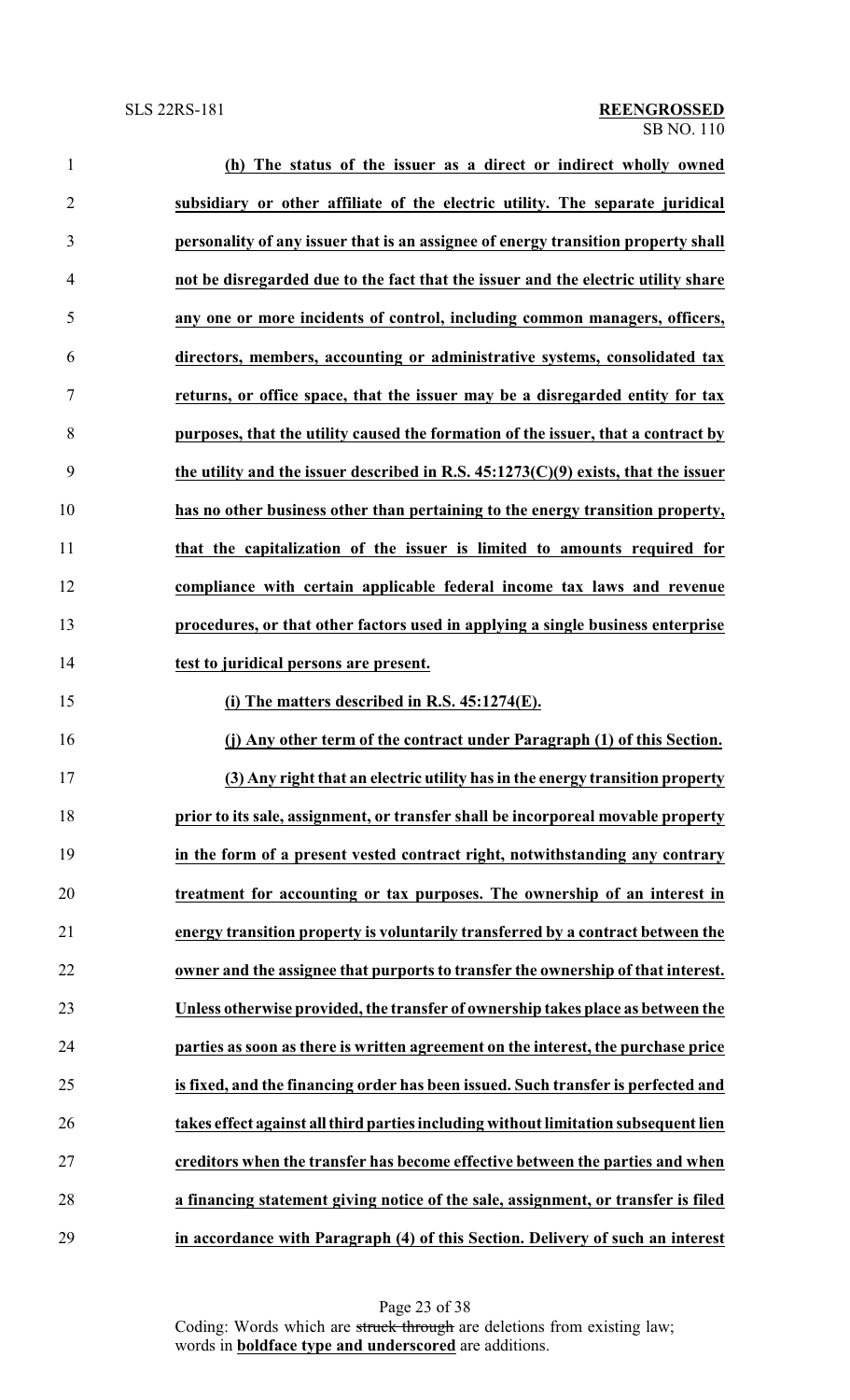**in energy transition property takes place by operation of law upon the transfer becoming effective against third parties.**

 **(4) Financing statements required to be filed pursuant to this Section shall be filed, indexed, maintained, amended, assigned, continued, and terminated in the same manner and in the same system of records maintained for the filing of financing statements under the Uniform Commercial Code-Secured Transactions.The filing ofsuch a financing statement shall be the only method of perfecting a sale, assignment, or transfer of energy transition property. The sale, assignment, or transfer of an interest in energy transition property perfected by filing a financing statement shall be effective against the customers owing payment of the energy transition charges, creditors of the transferor, subsequent transferees, and all other third persons,notwithstanding the absence of actual knowledge of or notice to the customers of the sale, assignment, or transfer. (5) The priority of the conflicting ownership interests of assignees in the same interest or rights in any energy transition property is determined as follows: (a) Conflicting perfected interests or rights of assignees rank according to priority in time of perfection.**

 **(b) A perfected interest or right of an assignee has priority over a conflicting unperfected interest or right of an assignee.**

 **(c) A perfected interest or right of an assignee shall have priority over a person who becomes a lien creditor after the perfection of such assignee's interest or right.**

 **(6) The priority of a sale, assignment, or transfer perfected pursuant to this Section shall not be impaired by any later modification of the financing order or energy transition property or by the commingling of funds arising from energy transition property with other funds. Any other security interest that may apply to those funds, other than a security interest perfected under**

Page 24 of 38

Coding: Words which are struck through are deletions from existing law; words in **boldface type and underscored** are additions.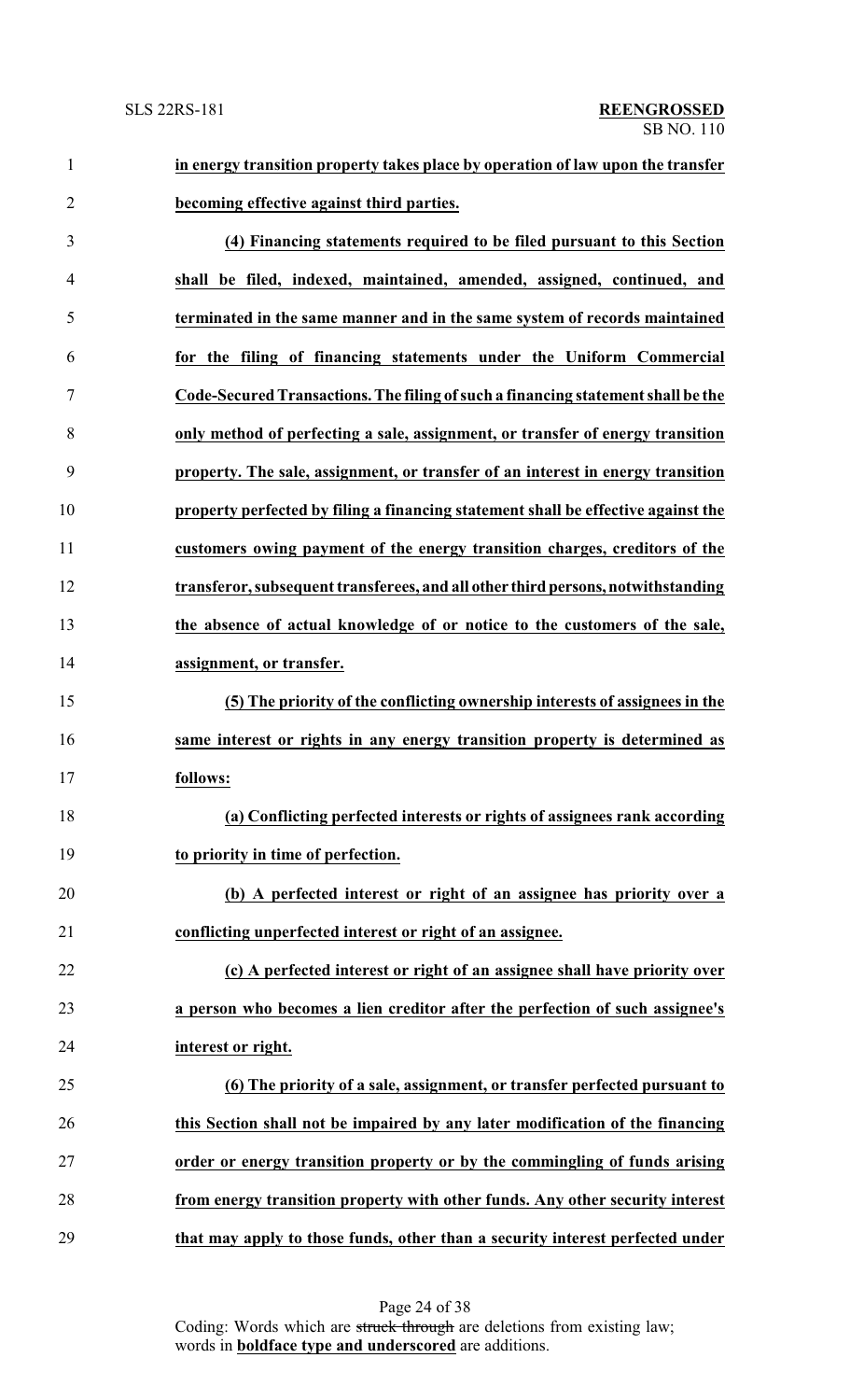**R.S. 45:1276, shall be terminated when those funds are transferred to a segregated account for the assignee or a financing party. If energy transition property has been transferred to an assignee or financing party, the utility or other person serving as collection agent under any contract described in R.S. 45:1273(C)(9) shall hold any proceeds of that property as a mandatary and fiduciary and deliver such proceeds to the assignee or financing party. (7) No customer of an electric utility owing payment of an energy transition charge may, by agreement with the electric utility or otherwise, prohibit, restrict, or require the consent of such customer to the sale, assignment, or transfer of or security interest in the energy transition charge. §1276. Security interests A. The UniformCommercial Code-Secured Transactions shall not apply to energy transition property or any right, title, or interest of a utility or assignee, whether before or after the issuance of the financing order, except to the extent specified in R. S. 45:1277(A). In addition, such right, title, or interest pertaining to a financing order, including but not limited to the associated energy transition property including any revenues, collections, claims, rights to payment, payments, money, or proceeds of or arising from energy transition charges pursuant to such order, shall not be treated as proceeds of any right or interest other than of the financing order and the energy transition property arising from the financing order. All revenues and collections resulting from energy transition property shall constitute proceeds only of the energy transition property arising from the financing order. B. Except to the extent provided in this Part with respect to filings of financing statements or control of deposit accounts or investment property as original collateral, the creation, attachment, granting, perfection, and priority**

 **of security interests in energy transition property to secure energy transition bonds and financing costs shall be governed solely by this Part and not by the Uniform Commercial Code-Secured Transactions. Energy transition property**

> Page 25 of 38 Coding: Words which are struck through are deletions from existing law; words in **boldface type and underscored** are additions.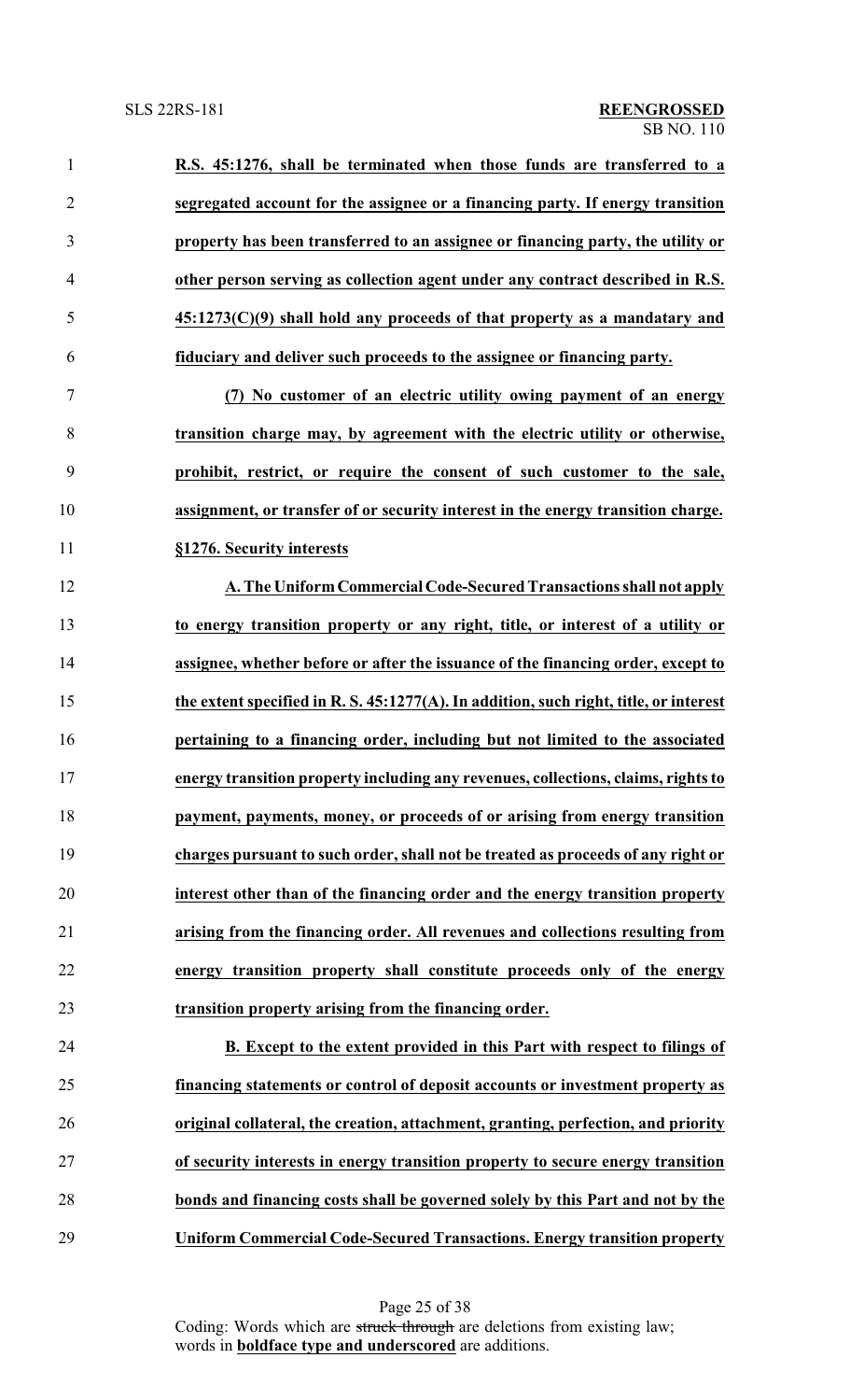| $\mathbf{1}$   | shall not be susceptible of pledge under Title XX-A of Book III of the Civil       |
|----------------|------------------------------------------------------------------------------------|
| $\overline{2}$ | Code.                                                                              |
| 3              | C.(1) A security interest in energy transition property shall be valid and         |
| $\overline{4}$ | enforceable against the electric utility and its successors, any assignee, and any |
| 5              | third parties and attaches to energy transition property only after all of the     |
| 6              | following conditions are met:                                                      |
| 7              | (a) The issuance of a financing order.                                             |
| 8              | (b) The execution and delivery of a security agreement with a financing            |
| 9              | party in connection with the issuance of energy transition bonds.                  |
| 10             | (c) The receipt of value for the energy transition bonds.                          |
| 11             | (2) A security interest attaches to energy transition property when all of         |
| 12             | the conditions of Paragraph (1) of this Subsection have been met, unless the       |
| 13             | security agreement expressly postpones the time of attachment.                     |
| 14             | D. A security interest in energy transition property shall be perfected            |
| 15             | only if it has attached and a financing statement indicating the energy transition |
| 16             | property collateral covered has been filed. A financing statement shall be filed   |
| 17             | to perfect all security interests and liens in energy transition property. A       |
| 18             | security interest in energy transition property shall be perfected when it has     |
| 19             | attached and when the applicable financing statement has been filed. The           |
| 20             | interest of a secured party shall not be perfected unless a financing statement    |
| 21             | sufficient pursuant to this Part and otherwise in accordance with the Uniform      |
| 22             | Commercial Code-Secured Transactions is filed, and after perfection, the           |
| 23             | secured party's interest continues in the energy transition property and all       |
| 24             | proceeds of such energy transition property, whether or not billed, accrued, or    |
| 25             | collected, and whether or not deposited into a deposit account and however         |
| 26             | evidenced. A security interest in proceeds of energy transition property shall be  |
| 27             | a perfected security interest if the security interest in the energy transition    |
| 28             | property was perfected pursuant to this Part. Financing statements required to     |
| 29             | be filed pursuant to this Section shall be filed, indexed, maintained, amended,    |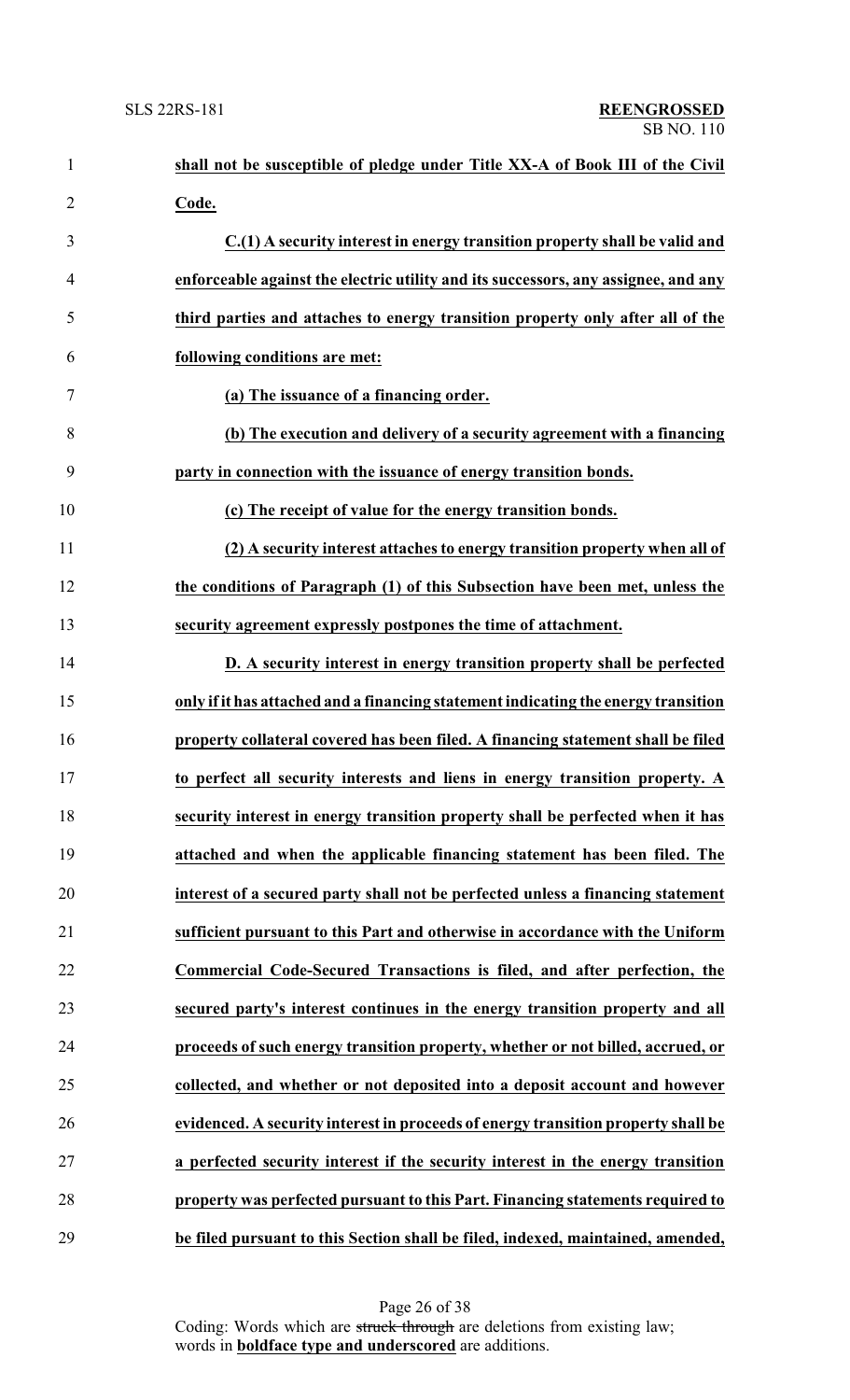| $\mathbf{1}$   | assigned, continued, and terminated in the same manner and in the same system           |
|----------------|-----------------------------------------------------------------------------------------|
| $\overline{2}$ | of records maintained for the filing of financing statements pursuant to the            |
| 3              | Uniform Commercial Code-Secured Transactions. The filing of the financing               |
| $\overline{4}$ | statement shall be the only method of perfecting a lien or security interest on         |
| 5              | energy transition property. The financing statement shall be filed as if the            |
| 6              | debtor named therein were located in this state.                                        |
| 7              | E. The priority of the conflicting security interests of secured parties in             |
| 8              | the same interest or rights in any energy transition property shall be                  |
| 9              | determined as follows:                                                                  |
| 10             | (1) Conflicting perfected security interests of secured parties rank                    |
| 11             | according to priority in time of perfection.                                            |
| 12             | (2) A perfected security interest of a secured party shall have priority                |
| 13             | over a conflicting unperfected security interest of a secured party.                    |
| 14             | (3) A perfected security interest of a secured party shall have priority                |
| 15             | over a person who becomes a lien creditor after the perfection of such secured          |
| 16             | party's security interest.                                                              |
| 17             | F. A perfected security interest in energy transition property and all                  |
| 18             | proceeds of such energy transition property, whether or not billed, accrued, or         |
| 19             | collected, and whether or not deposited into a deposit account and however              |
| 20             | evidenced, shall have priority over a conflicting lien or privilege of any nature       |
| 21             | in the same collateral property, except a security interest shall be subordinate        |
| 22             | to the rights of a person that becomes a lien creditor before the perfection of         |
| 23             | such security interest. A security interest in energy transition property which         |
| 24             | qualifies for priority over a conflicting security interest, lien, or privilege also    |
| 25             | has priority over the conflicting security interest, lien, or privilege in proceeds     |
| 26             | of the investment recovery property. The relative priority of a perfected               |
| 27             | security interest of a secured party shall not be adversely affected by any             |
| 28             | security interest, lien, or privilege in a deposit account of the electric utility that |
| 29             | is a collector as described in R.S. $45:1273(C)(9)$ and into which the revenues are     |

Page 27 of 38 Coding: Words which are struck through are deletions from existing law; words in **boldface type and underscored** are additions.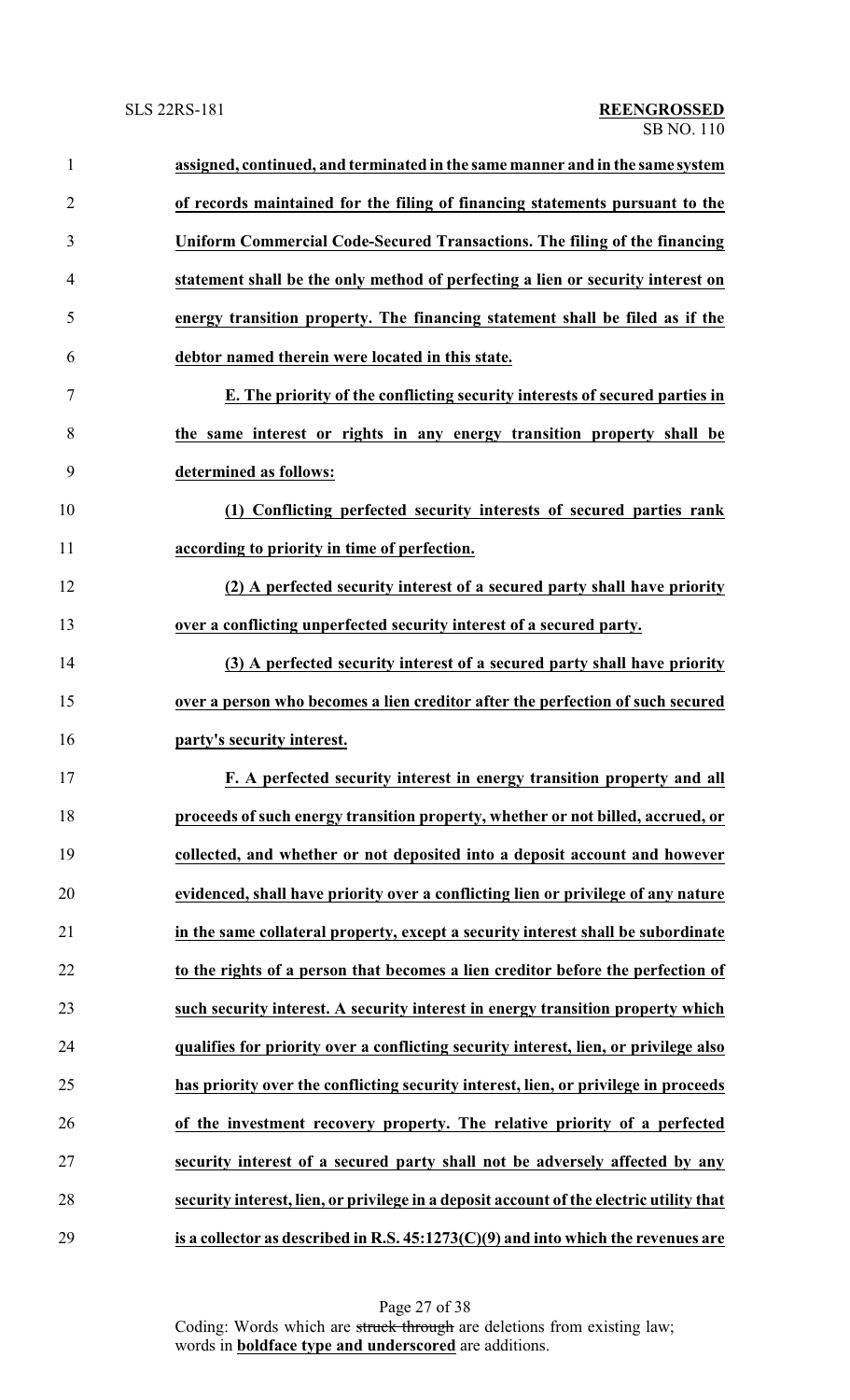| $\mathbf{1}$   | deposited. The priority of a security interest perfected pursuant to this Section    |
|----------------|--------------------------------------------------------------------------------------|
| $\overline{2}$ | shall not be defeated or impaired by any later modification of the financing         |
| 3              | order or energy transition property or by the commingling of funds arising           |
| $\overline{4}$ | from energy transition property with other funds. Any other security interest        |
| 5              | that may apply to those funds shall be terminated as to all funds transferred to     |
| 6              | a segregated account for the benefit of an assignee or a financing party or to an    |
| 7              | assignee or financing party directly. The perfection by control, the effect of       |
| 8              | perfection by control, and the priority of a security interest granted by the        |
| 9              | issuer of and securing energy transition bonds held by a secured party having        |
| 10             | control of a segregated deposit account or securities account as original            |
| 11             | collateral into which revenues, collections, or proceeds of energy transition        |
| 12             | property are deposited or credited shall be governed by the Uniform                  |
| 13             | Commercial Code-Secured Transactions, including the choice of law rules in           |
| 14             | Part III thereof.                                                                    |
| 15             | G. If a default occurs under the terms of the energy transition bonds, the           |
| 16             | secured party may foreclose on or otherwise enforce the security interest in any     |
|                | energy transition property as if it was a secured party under the Uniform            |
| 18             | Commercial Code-Secured Transactions. A secured party holding a security             |
| 19             | interest in energy transition property shall be entitled to exercise all of the same |
| 20             | rights and remedies as are available to a secured party pursuant to the Uniform      |
| 21             | Commercial Code-Secured Transactions, to the same extent as if those rights          |
| 22             | and remedies were set forth in this Part. A court of competent jurisdiction may      |
| 23             | order that amounts arising from energy transition property be transferred to         |
| 24             | a separate account of the secured party for the financing parties' benefit, to       |
| 25             | which their security interest shall apply. On application by or on behalf of a       |
| 26             | secured party to the district court of the domicile of the commission, the court     |
| 27             | shall order the sequestration and payment to the financing parties of revenues       |
|                |                                                                                      |

**H. A security interest created under this Part may provide for a security**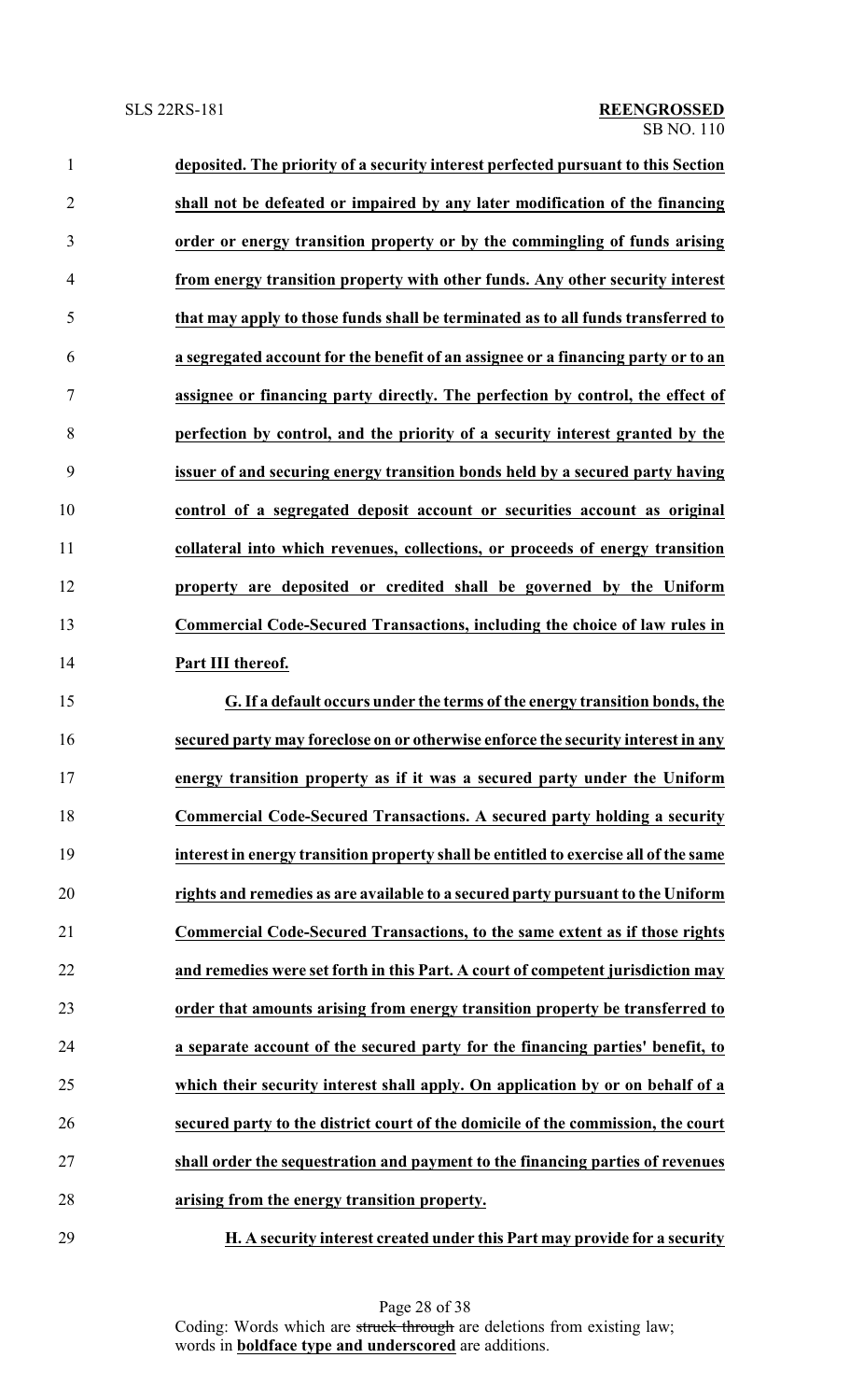| $\mathbf{1}$   | interest in after-acquired collateral. A security interest granted pursuant to this  |
|----------------|--------------------------------------------------------------------------------------|
| $\overline{2}$ | Part shall not be invalid or fraudulent against creditors solely because the         |
| 3              | grantor or the electric utility as collector or servicer has the right or ability to |
| 4              | commingle the collateral or proceeds, or collect, compromise, enforce, and           |
| 5              | otherwise deal with collateral.                                                      |
| 6              | I. Any action arising under the provisions of this Part to enforce a                 |
| 7              | security interest in any energy transition property, or which otherwise asserts      |
| 8              | an interest in, or a right in, to, or against any energy transition property,        |
| 9              | wherever located or deemed located, or any security interest governed by this        |
| 10             | Part, shall be brought in the district court of the domicile of the commission.      |
| 11             | The suits shall be governed by the provisions of the Code of Civil Procedure and     |
| 12             | other law applicable to executory proceedings, including provisional remedies,       |
| 13             | but only to the extent such laws are consistent with the language and purposes       |
| 14             | of this Part. Nothing in this Subsection shall be construed to deny to the           |
| 15             | commission any jurisdiction conferred upon it by law or the Constitution of          |
| 16             | Louisiana.                                                                           |
| 17             | §1277. Choice of law; conflicts                                                      |
| 18             | A. The law governing the validity, enforceability, attachment, creation,             |
| 19             | perfection, the effect of perfection or nonperfection, priority, exercise of         |
| 20             | remedies, and venue with respect to the sale, assignment, or transfer of an          |
| 21             | interest or right or the creation of a security interest in any energy transition    |
| 22             | property shall be exclusively the laws of this state, without applying this state's  |
| 23             | laws of conflicts of laws and notwithstanding any contrary contractual               |
| 24             | provision, except as provided in R.S. 45:1276(F). The validity, enforceability,      |
| 25             | attachment, creation, perfection, the effect of perfection or nonperfection,         |
| 26             | priority, exercise of remedies, and venue with respect to the sale, assignment,      |
| 27             | or transfer of an interest or right or the creation of a security interest in any    |
| 28             | energy transition property shall be governed by this Part, and solely to the         |
| 29             | extent not addressed by this Part, by the Uniform Commercial Code-Secured            |

Page 29 of 38 Coding: Words which are struck through are deletions from existing law; words in **boldface type and underscored** are additions.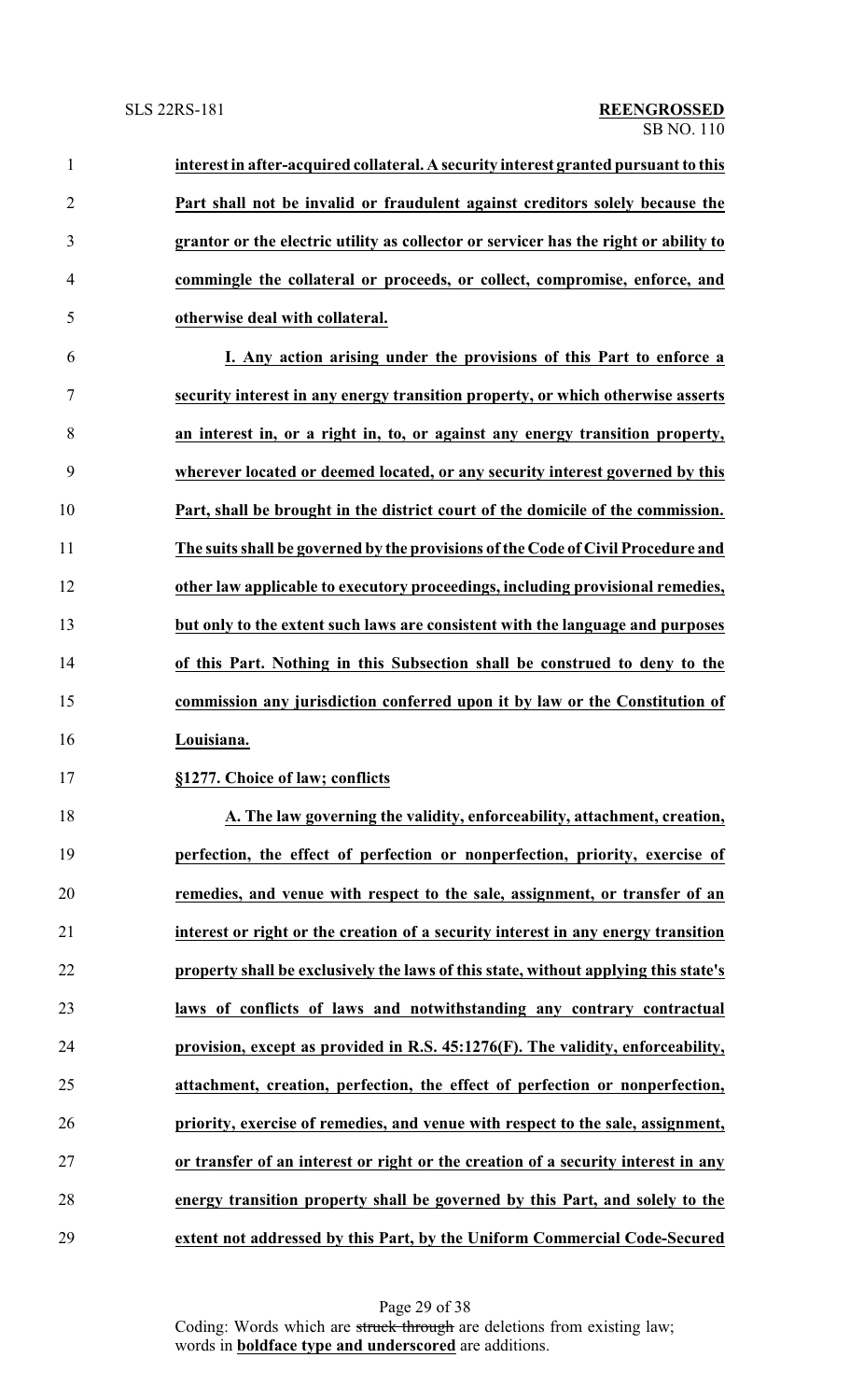| $\mathbf{1}$   | Transactions and other laws of this state. The contents and sufficiency of           |
|----------------|--------------------------------------------------------------------------------------|
| $\overline{2}$ | financing statements referenced in this Part shall be governed by this Part and      |
| 3              | to the extent not addressed by this Part by the Uniform Commercial                   |
| $\overline{4}$ | Code-Secured Transactions. Notwithstanding any other law to the contrary, this       |
| 5              | Part provides that the Uniform Commercial Code-Secured Transactions applies          |
| 6              | to the filings of financing statements referenced in this Part, to perfection, the   |
| 7              | effect of perfection or nonperfection, and the priority of security interests held   |
| 8              | by a secured party having control of deposit accounts or securities accounts as      |
| 9              | original collateral securing energy transition bonds, notwithstanding that           |
| 10             | proceeds of energy transition charges are deposited therein, and to the              |
| 11             | enforcement of security interests in energy transition property, in each case        |
| 12             | subject to Subsection B of this Section.                                             |
| 13             | B. In the event of conflict between this Part and any other law regarding            |
| 14             | the validity, enforceability, attachment, creation, perfection, the effect of        |
| 15             | perfection or nonperfection, or priority of, a sale, assignment, or transfer of, or  |
| 16             | security interest in, energy transition property, or the exercise of remedies or     |
| 17             | venue with respect thereto, this Part shall govern to the extent of the conflict.    |
| 18             | C. This Section shall not be interpreted to conflict with or modify R.S.             |
| 19             | 45:1276(B).                                                                          |
| 20             | §1278. Energy transition bonds                                                       |
| 21             | Energy transition bonds shall not be a debt or a general obligation of the           |
| 22             | state or any of its political subdivisions, agencies, or instrumentalities and shall |
| 23             | not be a charge on their full faith and credit. An issue of energy transition bonds  |
| 24             | shall not, directly, indirectly, or contingently, obligate the state or any agency,  |
| 25             | political subdivision, or instrumentality of the state to levy any tax or make any   |
| 26             | appropriation for payment of the bonds, other than for paying energy transition      |
| 27             | charges in their capacity as consumers of electricity. All energy transition bonds   |
| 28             | authorized by a financing order by the commission shall contain on the face of       |
| 29             | a statement the following: "Neither the full faith and credit nor the taxing         |

Page 30 of 38 Coding: Words which are struck through are deletions from existing law; words in **boldface type and underscored** are additions.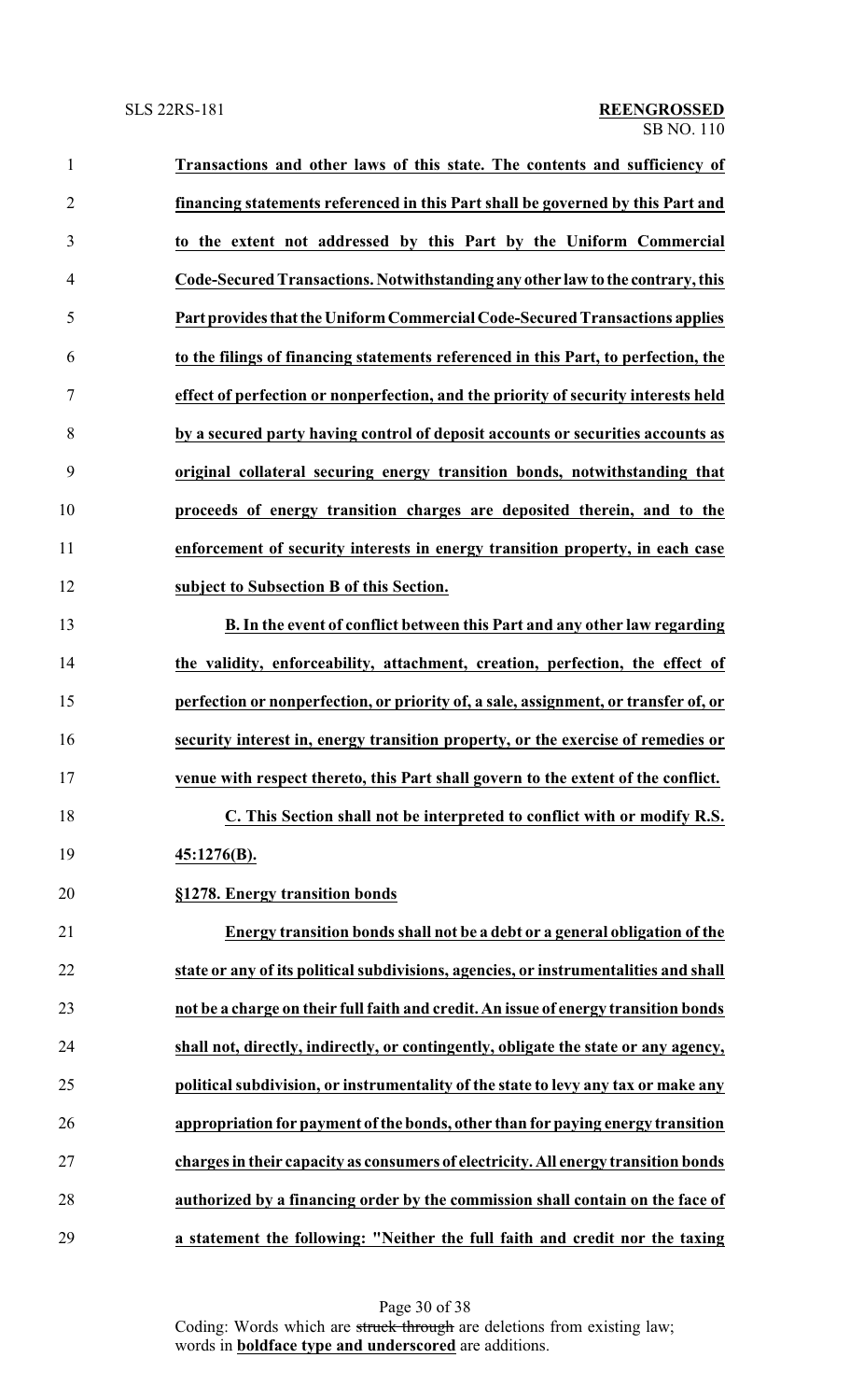| $\mathbf{1}$   | power of the state of Louisiana is pledged to the payment of the principal of, or |
|----------------|-----------------------------------------------------------------------------------|
| $\overline{2}$ | interest on, this bond".                                                          |
| 3              | §1279. State pledge                                                               |
| $\overline{4}$ | A. For purposes of this Section, the term "bondholder" means a person             |
| 5              | who holds an energy transition bond, including in book entry form.                |
| 6              | B.(1) The state and the Legislature of Louisiana each pledge to and agree         |
| $\tau$         | with bondholders, the owners of the energy transition property, and other         |
| 8              | financing parties that, until the financing costs and the energy transition bonds |
| 9              | and any ancillary agreements have been paid and performed in full, the state      |
| 10             | and the Legislature of Louisiana shall not do any of the following:               |
| 11             | (a) Alter the provisions of this Part that authorize the commission to            |
| 12             | create an irrevocable contract right by the issuance of a financing order, to     |
| 13             | create energy transition property, and to make the energy transition charges      |
| 14             | imposed by a financing order irrevocable, binding, and nonbypassable charges.     |
| 15             | (b) Take or permit any action that impairs or would impair the value of           |
| 16             | energy transition property.                                                       |
| 17             | (c) Take or permit any action that impairs or would impair the rights             |
| 18             | and remedies of the issuer, any other assignee, such bondholders or other         |
| 19             | financing parties, or the security for the energy transition bonds or ancillary   |
| 20             | agreements.                                                                       |
| 21             | (d) Except as provided for in this Section and except for adjustments             |
| 22             | under any true-up mechanism established by the commission, reduce, alter, or      |
| 23             | impair energy transition charges that are to be imposed, collected, and remitted  |
| 24             | for the benefit of the bondholders and other financing parties until any and all  |
| 25             | principal, interest, premium, financing costs, and other fees, expenses, or       |
| 26             | charges incurred, and any contracts to be performed, in connection with the       |
| 27             | related energy transition bonds have been paid and performed in full.             |
| 28             | (2) Nothing in this Subsection shall preclude limitation or alteration if         |
| 29             | and when full compensation is made by law for the full protection of the energy   |

Page 31 of 38 Coding: Words which are struck through are deletions from existing law; words in **boldface type and underscored** are additions.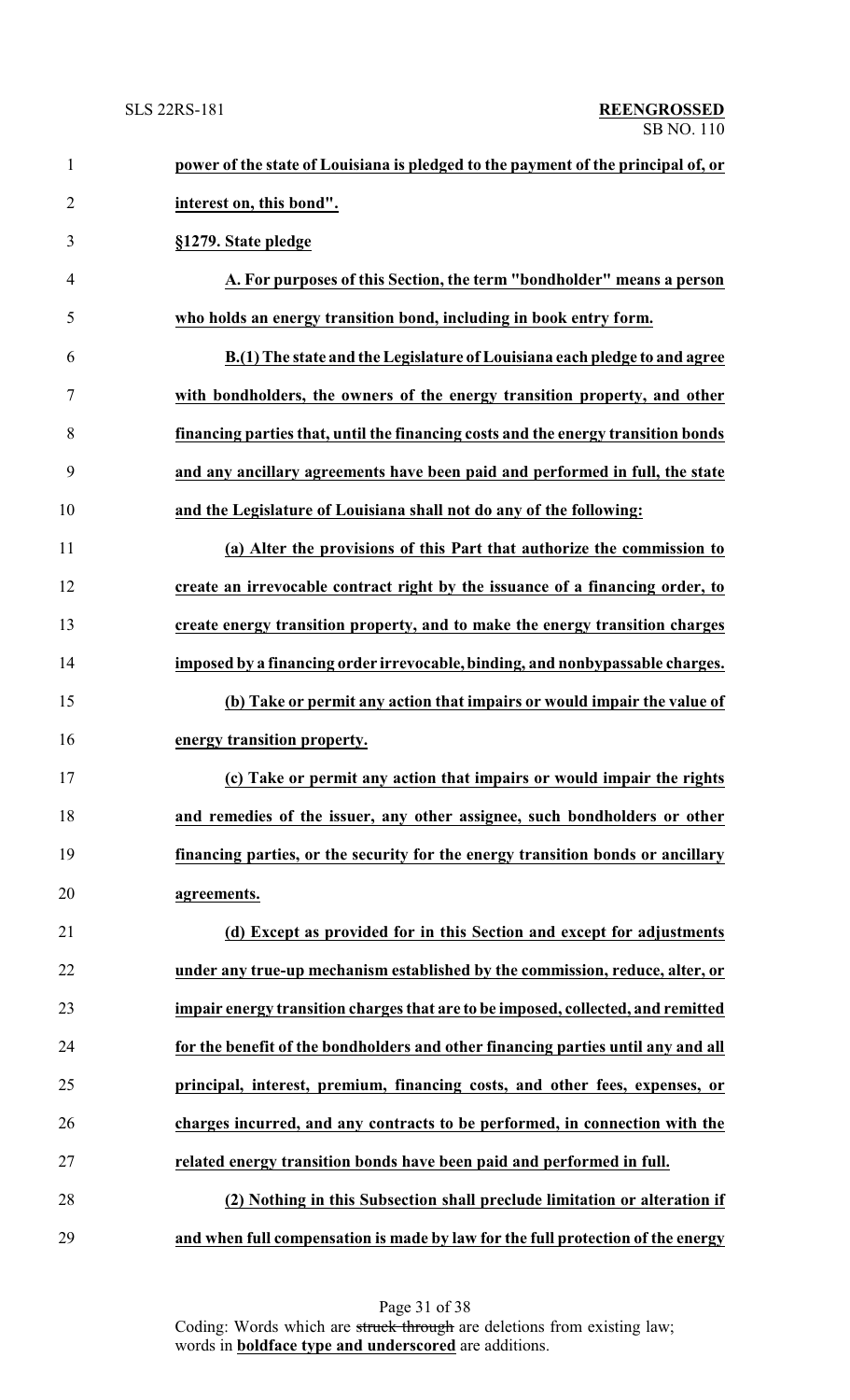| $\mathbf{1}$   | transition charges imposed, charged, and collected pursuant to a financing                    |
|----------------|-----------------------------------------------------------------------------------------------|
| $\overline{2}$ | order and full protection of the holders of energy transition bonds and any                   |
| 3              | assignee or financing party.                                                                  |
| 4              | C. Any person or entity that issues energy transition bonds may include                       |
| 5              | the pledges specified in Subsection B of this Section and in R.S. $45:1273(C)(5)$             |
| 6              | in the bonds and related documentation.                                                       |
| 7              | §1280. Electric utility applicability                                                         |
| 8              | An assignee or financing party shall not be considered an electric utility                    |
| 9              | or person providing electric service by virtue of engaging in the transactions                |
| 10             | described in this Part.                                                                       |
| 11             | §1281. No impairment of commission jurisdiction                                               |
| 12             | A. Nothing in this Part is intended to be nor shall be construed to                           |
| 13             | constitute any limitation, derogation, or diminution of the jurisdiction or                   |
| 14             | authority of the commission provided by law, including that provided in or                    |
| 15             | exercised by the commission pursuant to the Constitution of Louisiana.                        |
| 16             | B. A utility may finance energy transition costs that were incurred before                    |
| 17             | August 1, 2022. To the extent that a utility has made application for a                       |
| 18             | determination of energy transition costs before August 1, 2022, that application              |
| 19             | may provide the basis in part for the commission's financing order pursuant to                |
| 20             | this Part. Further, to the extent that the commission has made a determination                |
| 21             | of prudent recoverable energy transition costs of a utility before August 1, 2022,            |
| 22             | that determination may provide the basis for the utility's application for a                  |
| 23             | financing order under this Part.                                                              |
| 24             | Section 3. This Act shall become effective upon signature by the governor or, if not          |
| 25             | signed by the governor, upon expiration of the time for bills to become law without signature |
| 26             | by the governor, as provided by Article III, Section 18 of the Constitution of Louisiana. If  |
| 27             | vetoed by the governor and subsequently approved by the legislature, this Act shall become    |
| 28             | effective on the day following such approval.                                                 |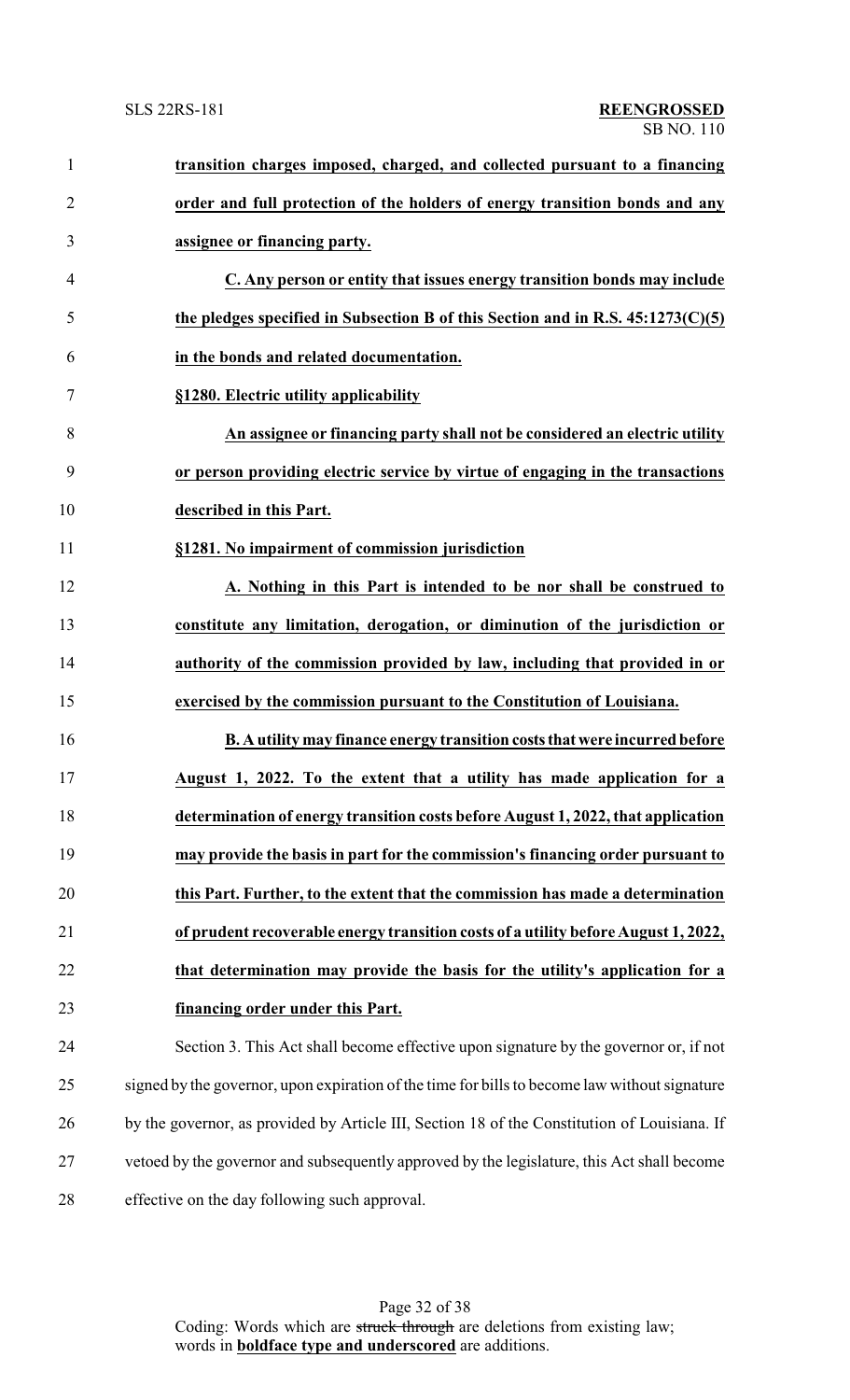The original instrument was prepared by Michelle D. Ridge. The following digest, which does not constitute a part of the legislative instrument, was prepared by Ann S. Brown.

# **DIGEST**

# SB 110 Reengrossed 2022 Regular Session Reese

Proposed law creates the La. Electric Utility Energy Transition Securitization Act for the purposes of enabling La. electric utilities, if authorized by the La. Public Service Commission (commission), to use securitization financing for certain energytransition costs.

Proposed law provides that it is the intent of the legislature that proposed law benefits La. ratepayers by allowing an electric utility, if authorized, to achieve certain tax and credit benefits of financing energy transition costs.

Proposed law defines terms, including "eligible electric generating facility", "energy transition bonds", "energy transition charge", "energy transition costs", "energy transition property", and "energy transition reserve".

Proposed law provides that an electric utility may petition the commission for a financing order. Provides for an application process for an electric utility or its issuer to issue energy transition bonds as the commission prescribes. Prohibits an electric utility from applying any proceeds of energy transition bonds to any purpose not specified in the commission's order, or to any purpose in excess of the amount allowed for such purpose in the order, or to any purpose in contravention of the order or supplemental order.

Proposed law provides that subject to certain circumstances, the commission may grant an application by a financing order and may, after hearing and for good cause shown, make supplemental orders in the premises as it finds necessary or appropriate.

Proposed law requires certain provisions be in a financing order issued by the commission to an electric utility to create energy transition property.

Proposed law provides that the commission may include the following additional provisions in the order:

- (1) Prescribe any limitation on potential assignees of energy transition property.
- (2) Authorize an issuer that is organized pursuant to the laws of this state to provide and establish in its articles of incorporation, partnership agreement, or operating agreement, as applicable, that in order for a person to file a voluntary bankruptcy petition on behalf of that issuer, the prior unanimous consent of the directors, partners, or managers, as applicable, shall be required.
- (3) Provide that the creation of the electric utility's energy transition property is conditioned upon, and shall be simultaneous with, the sale, assignment, or other transfer of the energy transition property to an issuer and the security interest created in the energy transition property to secure energy transition bonds and financing costs.
- (4) Establish the portion of energy transition costs allocated to this state of an electric utility that has an eligible electric generating facility and eligible mine used to furnish electric service to customers within the state.
- (5) Additionally provide with respect to any matters pertaining to and within the commission's constitutional jurisdiction over electric utilities and plenary power to regulate electric utilities or such other jurisdiction as may be conferred on the

#### Page 33 of 38

Coding: Words which are struck through are deletions from existing law; words in **boldface type and underscored** are additions.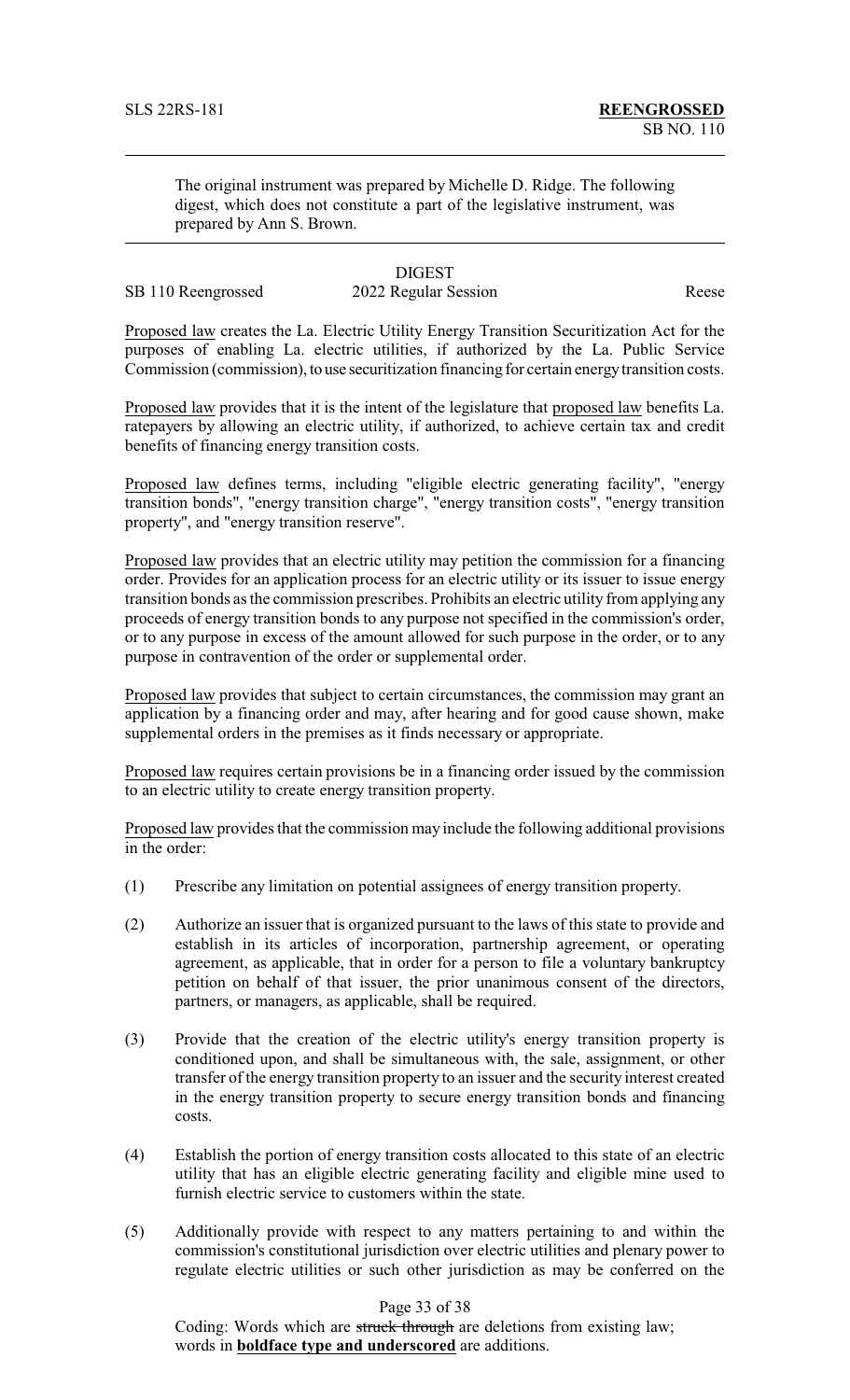commission by law.

Proposed law provides that after the order is issued, the electric utility retains discretion regarding whether to sell, assign, or transfer energy transition property or to cause the energy transition bonds to be issued.

Proposed law provides that all financing orders by the commission shall be operative and in full force and effect from the time fixed for them to become effective by the commission.

Proposed law provides that an aggrieved party or intervenor may file in district court, within 15 days of a financing order becoming effective, a petition setting forth the particular cause of objection to the order. Provides that if there is a timely application for rehearing made at the commission, the 15-day period for appeal shall not begin until the effective date of the commission order disposing of the rehearing. Provides that the district court may affirm the commission's order or set it aside. Provides for a direct appeal process to the La. Supreme Court from the district court.

Proposed law provides that all energy transition property that is listed in a financing order shall constitute an existing, present contract right constituting an individualized, separate incorporeal movable susceptible of ownership, sale, assignment, transfer, and security interest. Provides the property will exist whether or not the revenues or proceeds arising from the property have been billed, have accrued, or have been collected notwithstanding the fact that the value or amount of the property is or may be dependent on the future provision of service to customers by the electric utility and the future consumption by customers of electricity. The energy transition property created by a financing order shall be a vested contract right, and the financing order shall create a contractual obligation of irrevocability by the commission in favor of the electric utility and its assignees and financing parties.

Proposed law provides that energy transition property listed in a financing order shall continue to exist until the energy transition bonds are paid in full and all financing costs of the bonds have been recovered in full.

Proposed law provides that all or any portion of energy transition property listed in the financing order issued to an electric utility may be sold, assigned, or transferred to an assignee or be encumbered by a security interest to secure energy transition bonds issued pursuant to the order and other financing costs. Provides that each sale, assignment, transfer, or security interest granted by an electric utility or assignee shall be considered to be a transaction in the ordinary course of business.

Proposed law provides that the description of energy transition property sold, assigned, or transferred to an assignee in any sale agreement, purchase agreement, or other transfer agreement, encumbered to a secured party in any security agreement, or indicated in any financing statement shall be sufficient only if the description or indiction refers to the specific financing order that created the energy transition property and states that such agreement or financing statement covers all or part of the property described in the financing order.

Proposed law provides that energy transition property is an individualized, separate incorporeal movable susceptible of ownership, sale, assignment, transfer, and security interest encumbrance.

Proposed law provides that if the electric utility defaults on any required payment of charges arising from the energy transition property listed in the financing order, the district court of the domicile of the commission, upon application of an interested party, and without limiting any other remedies available to the applying party, shall order the sequestration and payment of the revenues arising from the energy transition property to the financing parties or their representatives. Provides the order shall remain in full force and effective, notwithstanding

Page 34 of 38

Coding: Words which are struck through are deletions from existing law; words in **boldface type and underscored** are additions.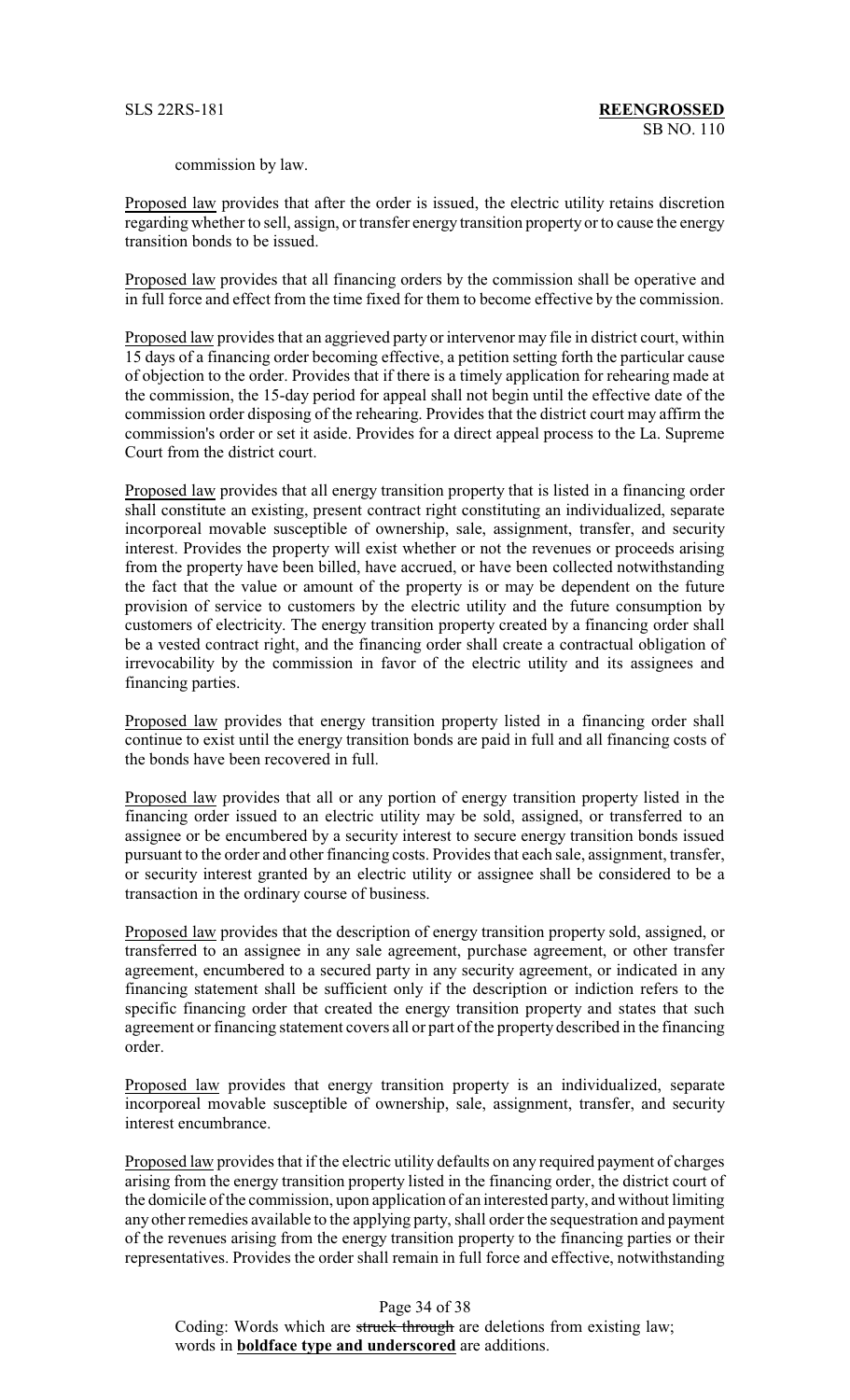any reorganization, bankruptcy, or other insolvency proceedings with respect to the electric utility or its successors or the assignees.

Proposed law provides to the extent provided in a financing order, the following:

- (1) The interest of an assignee or secured party in energy transition property listed in a financing order shall not be subject to setoff, counterclaim, surcharge, or defense by the electric utility or by any customer of the electric utility or other person, or in connection with the reorganization, bankruptcy, or other insolvency of the electric utility or any other person.
- (2) Any successors to an electric utility shall perform and satisfy all obligations of, and have the same rights under a financing order as, the electric utility under the order in the same manner and to the same extent as the electric utility, including collecting and paying to the persons entitled to receive them, the revenues, collections, payments, or proceeds of the energy transition property.

Proposed law provides relative to the sale, assignment, or other transfer of energy transition property.

Proposed law provides that the Uniform Commercial Code-Secured Transactions shall not apply to energy transition property or any right, title, or interest of a utility or assignee, whether before or after the issuance of the financing order, except as otherwise provided in proposed law. Provides such right, title, or interest pertaining to a financing order shall not be treated as proceeds of any right or interest other than of the financing order and the energy transition property arising from the financing order. Provides that all revenues and collections resulting from energy transition property shall constitute proceeds only of the energy transition property arising from the financing order.

Proposed law, with respect to filings of financing statements or control of deposit accounts or investment property as original collateral, governs the creation, attachment, granting, perfection, and priority of security interests in energy transition property to secure energy transition bonds and financing costs. Provides that energy transition property shall not be susceptible of pledge under the provisions of the Civil Code.

Proposed law provides that a security interest in energy transition property shall be valid and enforceable against the electric utility and its successors, any assignee, and any third party and attaches to energy transition property only after certain conditions are met.

Proposed law provides that a security interest in energy transition property shall be perfected only if it has attached and a financing statement indicating the energy transition property collateral covered has been filed. Provides that a financing statement shall be filed to perfect all security interests and liens in energy transition property. Provides that a security interest in energy transition property shall be perfected when it has attached and when the applicable financing statement has been filed.

Proposed law provides that the interest of a secured party shall not be perfected unless a financing statement is filed, and after perfection, the secured party's interest continues in the energy transition property and all proceeds of such energy transition property, whether or not billed, accrued, or collected, and whether or not deposited into a deposit account and however evidenced. Provides that a security interest in proceeds of energy transition property shall be a perfected security interest if the security interest in the energy transition property was perfected in accordance with proposed law.

Proposed law provides that financing statements shall be filed, indexed, maintained, amended, assigned, continued, and terminated in the same manner and in the same system of records maintained for the filing of financing statements pursuant to the Uniform Commercial Code-Secured Transactions. Provides that the filing of the financing statement

Page 35 of 38 Coding: Words which are struck through are deletions from existing law; words in **boldface type and underscored** are additions.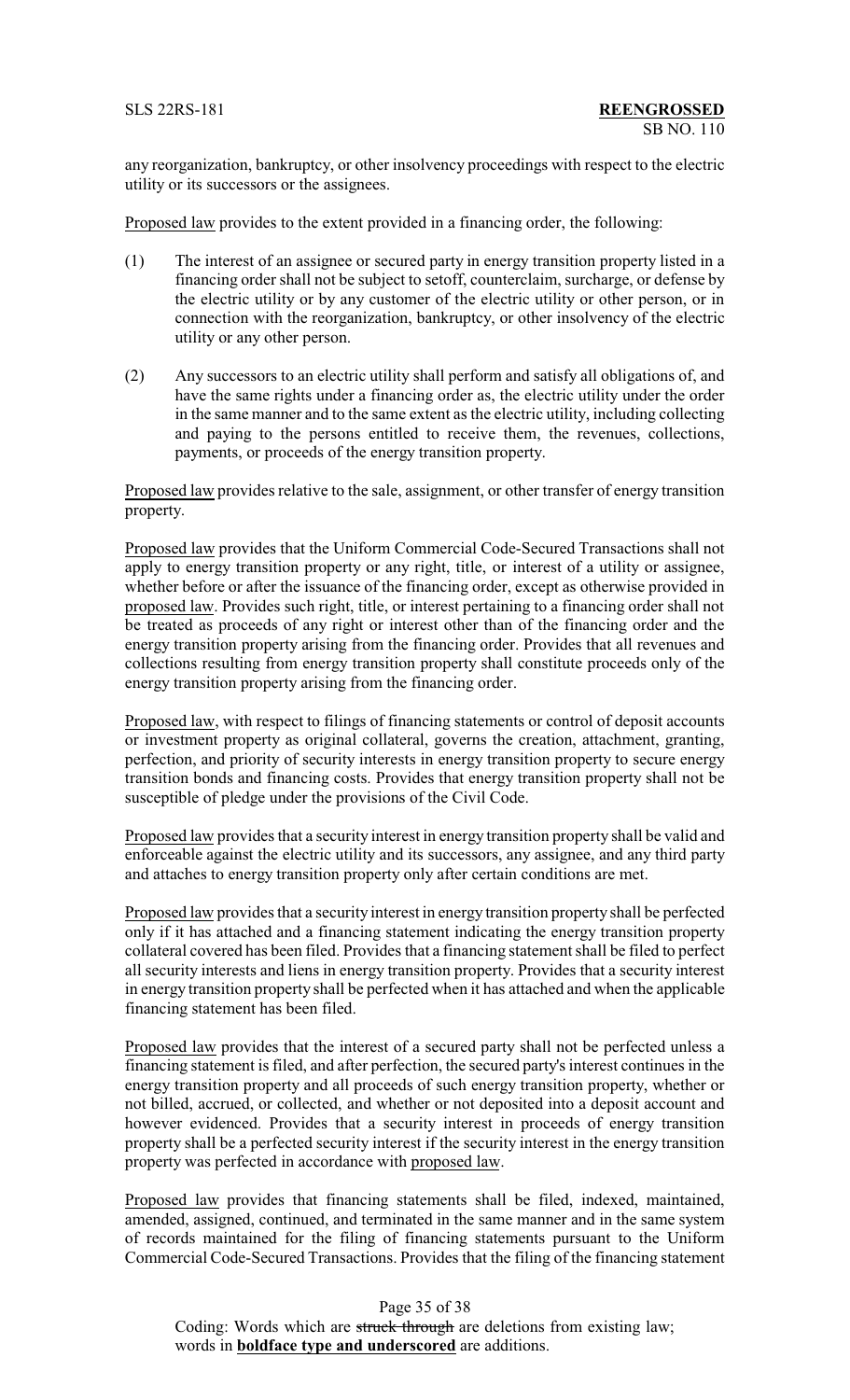shall be the onlymethod of perfecting a lien or security interest on energy transition property and the statement shall be filed as if the debtor named were located in the state.

Proposed law provides for the priority of conflicting security interests of secured parties in the same interest or rights in any energy transition property as follows:

- (1) Conflicting perfected security interests of secured parties rank according to priority in time of perfection.
- (2) A perfected security interest of a secured party shall have priority over a conflicting unperfected security interest of a secured party.
- (3) A perfected security interest of a secured party shall have priority over a person who becomes a lien creditor after the perfection of such secured party's security interest.

Proposed law provides that a perfected security interest in energy transition property and all proceeds of such property shall have priority over a conflicting lien or privilege of any nature in the same collateral property, except a security interest shall be subordinate to the rights of a person that becomes a lien creditor before the perfection of such interest.

Proposed law provides that the relative priority of a perfected security interest of a secured party shall not be adversely affected by any security interest, lien, or privilege in a deposit account of the electric utility that is a collector and into which the revenues are deposited.

Proposed law provides that the priority of a security interest shall not be defeated or impaired by any later modification of the financing order or energy transition property or by the commingling of funds arising from energy transition property with other funds. Any other security interest that may apply to those funds shall be terminated as to all funds transferred to a segregated account for the benefit of an assignee or financing party or to an assignee or financing party directly.

Proposed law provides that the Uniform Commercial Code-Secured Transactions, including choice of law rules, shall govern the perfection by control, the effect of perfection by control, and the priority of a security interest granted by the issuer of and securing energy transition bonds held by a secured party having control of a segregated deposit account or securities account as original collateral into which revenues, collections, or proceeds are deposited or credited.

Proposed law provides for the foreclosure on or enforcement of security interest in any energy transition property if a default occurs.

A security interest created in accordance with proposed law may provide for a security interest in after-acquired collateral. Proposed law provides that a security interest granted shall not be invalid or fraudulent against creditors solely because the grantor or the electric utility as collector or servicer has the right or ability to commingle the collateral or proceeds, or collect, compromise, enforce, and otherwise deal with collateral.

Proposed law provides that any action arising to enforce a security interest in energy transition property shall be brought in the district court of the domicile of the commission. The suits shall be governed by the Code of Civil Procedure and other laws applicable to executory proceedings.

Proposed law provides relative to conflict of laws and provides that proposed law governs the validity, enforceability, attachment, creation, perfection, the effect of perfection or nonperfection, priority, exercise of remedies, and venue with respect to the sale, assignment, or transfer of an interest or right or the creation of a security interest in any energy transition property.

Page 36 of 38 Coding: Words which are struck through are deletions from existing law; words in **boldface type and underscored** are additions.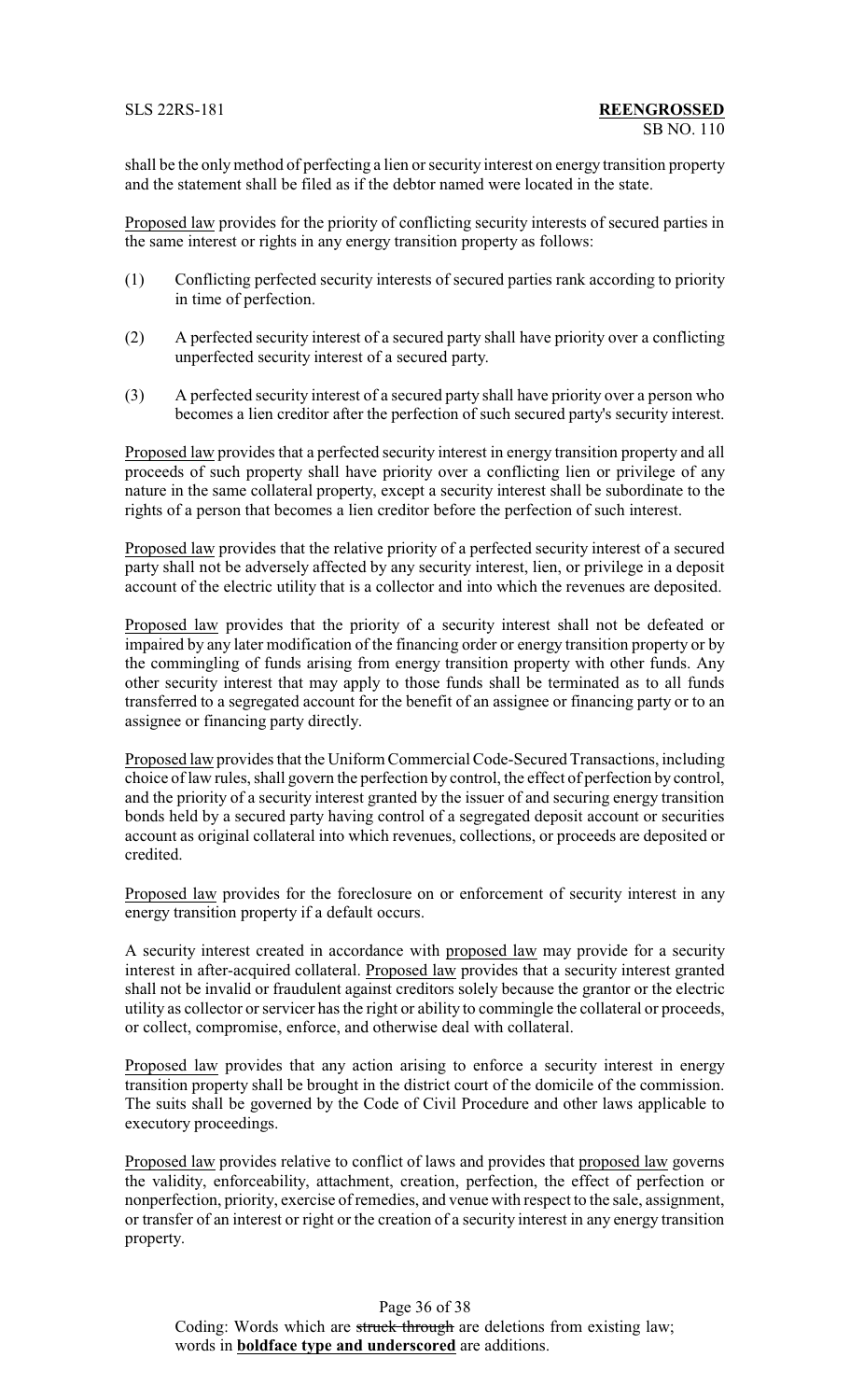Proposed law provides that if there a conflict between proposed law and any other law, proposed law governs.

Proposed law provides that energy transition bonds are not a debt or general obligation of the state or any of its political subdivisions, agencies, or instrumentalities and shall not be a charge on their full faith and credit and the bonds issued shall contain on the face of a statement the following: "Neither the full faith and credit nor the taxing power of the state of Louisiana is pledged to the payment of the principal of, or interest on, this bond."

Proposed law provides that the state and the Legislature of Louisiana each pledge to and agree with bondholders, the owners of the energy transition property, and other financing parties that, until the financing costs and the energy transition bonds and any ancillary agreements have been paid and performed in full, the state shall not perform certain acts, including amending the provisions of proposed law that authorize the commission to create an irrevocable contract right by the issuance of a financing order, to create energy transition property, and to make the energy transition charges imposed by a financing order irrevocable, binding, and nonbypassable charges.

Proposed law shall not preclude limitation or alteration if and when full compensation is made by law for the full protection of the energy transition charges imposed, charged, and collected pursuant to a financing order and full protection of the holders of energy transition bonds and any assignee or financing party.

Proposed law authorizes any person or entity that issues energy transition bonds to include proposed law pledges in the bonds and related documents.

Proposed law provides that an assignee or financing party shall not be considered an electric utility or person providing electric service by virtue of engaging in proposed law transactions.

Proposed law is not intended to be nor shall be construed to constitute any limitation, derogation, or diminution of the jurisdiction or authority of the commission.

Proposed law provides that a utility may finance energy transition costs that were incurred before August 1, 2022.

Effective upon signature of the governor or lapse of time for gubernatorial action.

(Amends R.S. 10:9-109(c)(6)(intro para), (c)(6)(C), (c)(7)(intro para) and (c)(7)(C); adds R.S. 10:9-109(c)(8) and R.S. 45:1271-1281)

#### Summary of Amendments Adopted by Senate

#### Committee Amendments Proposed by Senate Committee on Commerce, Consumer Protection, and International Affairs to the original bill

- 1. Removes from the definition of "eligible electric generating facility" the requirement that the facility be located in the state and adds the requirement that the electric service be provided to customers within the state.
- 2. Authorizes the Public Service Commission, in the financing order, to establish the portion of energy transition costs allocated to this state of an electric utility that has an eligible facility and mine used to furnish electric service to customers in the state.
- 3. Makes technical changes.

#### Page 37 of 38

Coding: Words which are struck through are deletions from existing law; words in **boldface type and underscored** are additions.